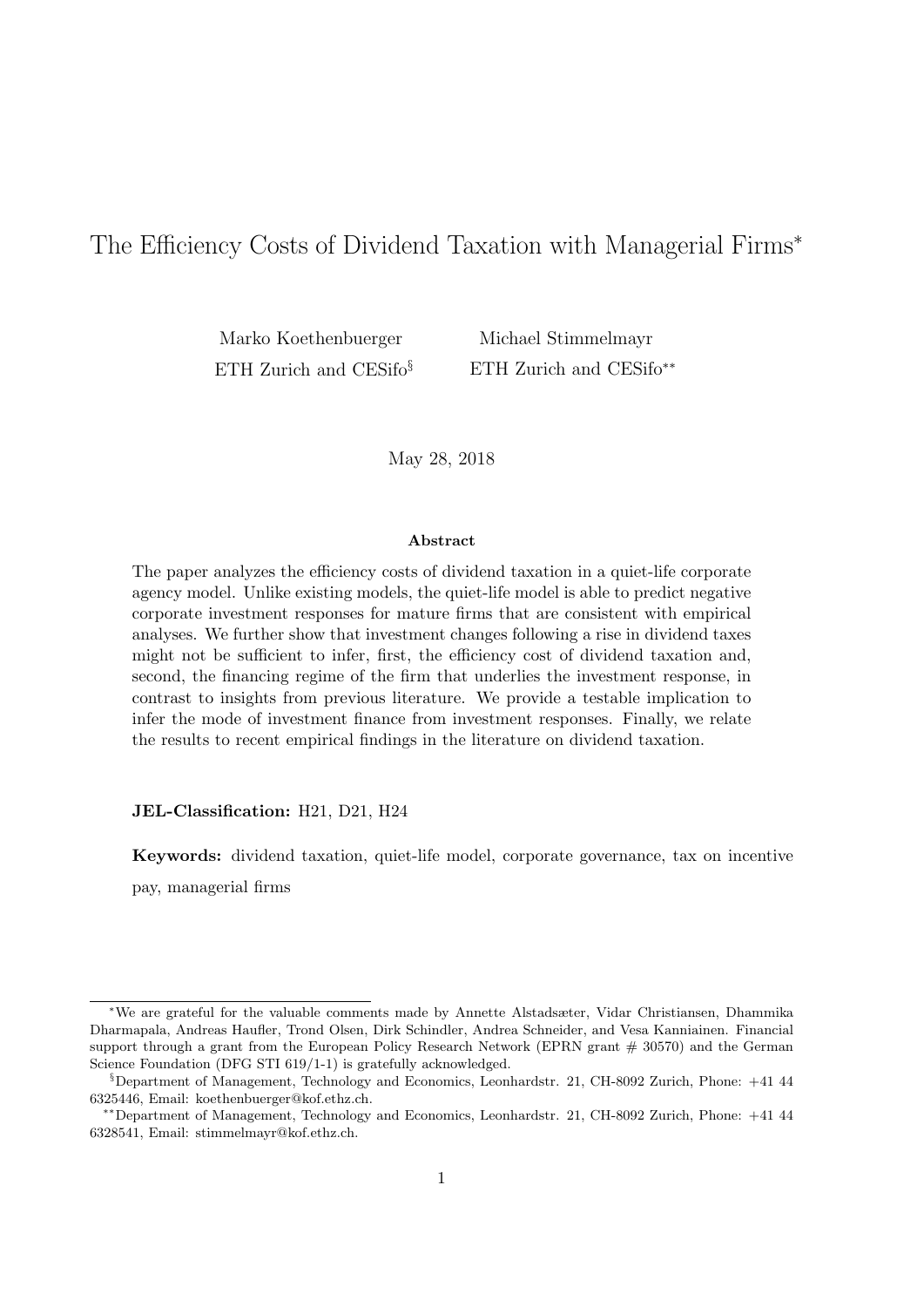# 1 Introduction

The issue of how dividend taxes affect firm behavior is of widespread interest in the academic profession and among policy makers alike. Recent empirical evidence on the effects of dividend tax reforms points to the role of corporate agency conflicts in the way in which dividend taxes influence firm behavior. For instance, firms with more powerful principals, as indicated by the extent of taxable institutional ownership or the representation of independent shareholders on the board of directors, increased dividend payments more strongly after the 2003 US dividend tax cut (Chetty and Saez,  $2005$ ).<sup>1</sup> Furthermore, executives with larger managerial stock ownership have been found to be more likely to increase dividend distributions, consistent with managers acting in their own interests (Brown et al., 2007; Blouin et al., 2011). Dividend distributions influence investment behavior through their impact on corporate cash flow, thereby inducing investment changes in response to dividend taxes that are unique to agency models (Becker et al., 2013; Chetty and Saez, 2010).

Despite the relevance of agency models for explaining corporate behavior, existing agency models are limited in their capacity in explaining empirical evidence on corporate investment responses to dividend taxes. A major source of investment finance are retained earnings for which corporate agency models predict a positive investment response to dividend taxes (Chetty and Saez, 2010). In this paper, we propose a quiet-life corporate agency model that predicts empirically-observed negative investment responses when firms use retained earnings to finance investments, as documented in e.g. Campbell et al. (2013) and Egger et al. (2014). With this model, we also have a fresh look at two main findings established in previous work: the use of investment responses as a sufficient statistic for the welfare effects of dividend taxes and the unique link between investment responses and the financing behavior of firms. In contrast to previous work (Auerbach, 2002; Chetty and Saez, 2010), we show that investment changes following a rise in dividend taxes might not be sufficient, first, to infer the efficiency cost of dividend taxation and, second, to uniquely link the investment responses to the financing regime of the firm. The insights change the welfare interpretation of empirical work on dividend taxation and the policy implications that follow from it.

<sup>&</sup>lt;sup>1</sup>In a related manner, Jacob et al. (2015) show that the sensitivity of dividend policy to owners' tax preferences phases out as the number of owners increases, suggesting that managers pursue private agendas different to satisfying shareholder interests as ownership becomes more dispersed. Exploiting the 2006 rise in dividend taxes in Norway, Berzins et al. (2014) find a strong negative effect of dividend taxes on pay-outs, and that a pre-existing agency conflict between shareholders and the management moderates the tax effect.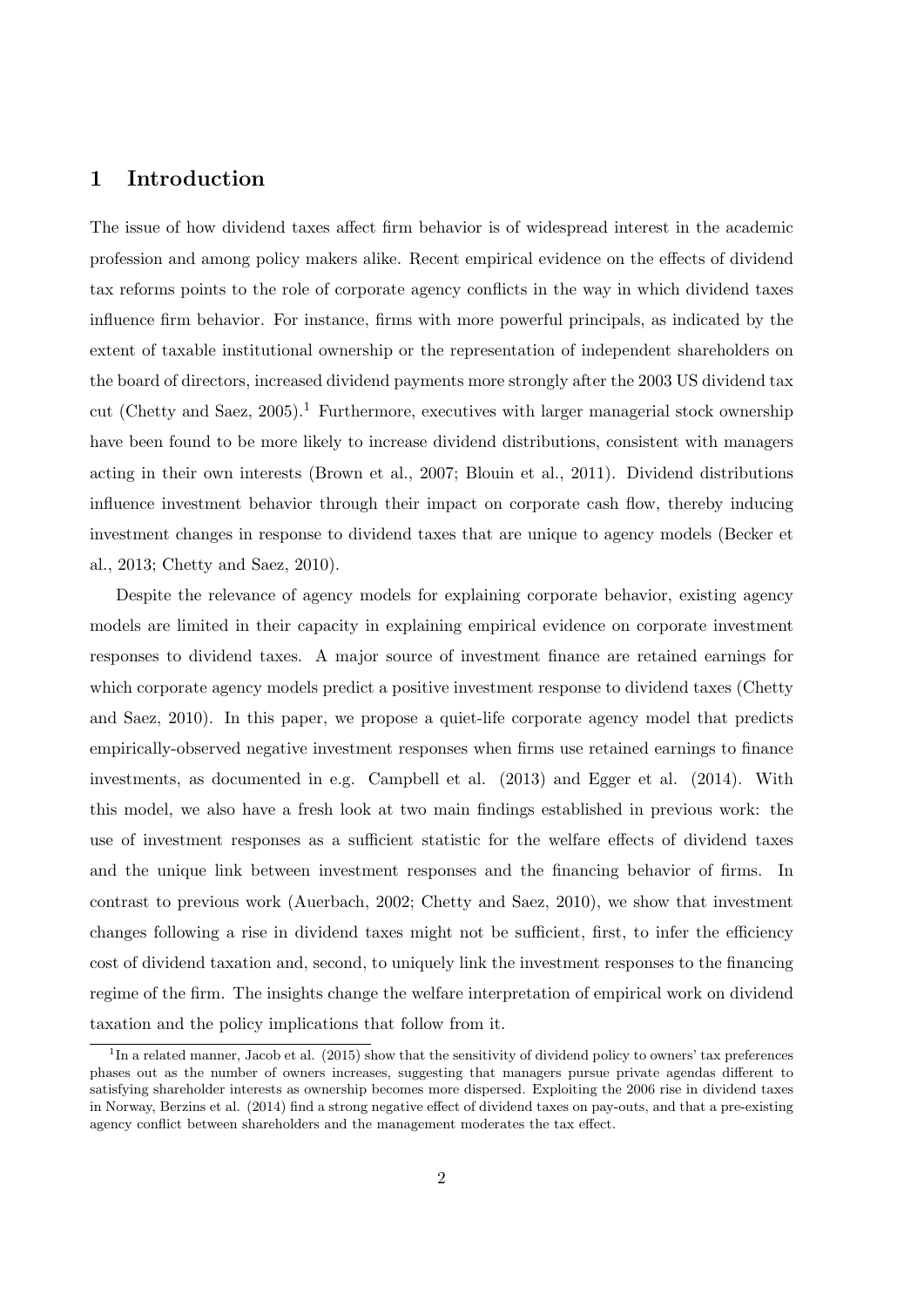The quiet-life model we use in the paper builds on the insight that managerial effort and quality is an important empirical determinant of firm performance and essential in explaining productivity differences across firms and countries (see Bertrand and Schoar, 2003; Bartelsman and Doms, 2010; Bennedsen et al., 2010; and Guner et al., 2015, for instance).<sup>2</sup> In particular, managerial quality and effort determine the way in which inputs are combined in production and thereby the effectiveness of other inputs such as physical investment (Lucas, 1978; Rosen, 1982; and Tirole, 2006).<sup>3</sup> Effort and investment might be complements or substitutes. For instance, more managerial effort might reduce or increase investment depending on whether the decision at hand involves to shut down badly performing projects or to select new promising projects (Stein, 2003). In either case, managers prefer a 'quiet life' since exerting effort incurs a private cost which gives rise to an agency conflict between shareholders and the manager and the use of incentive contracts to align interests.

In this setting, we show that dividend taxes influence investment behavior depending on how effort interacts with investments in production. For instance, the complementarity of the two inputs implies a negative investment response to dividend taxes. The finding holds independently of whether marginal investments are financed by retained earnings or external equity. This contrasts with the prediction of existing corporate agency models (Chetty and Saez, 2010) as well as with the traditional tax efficiency analysis, which builds on the new view and old view of dividend taxation. The different views predict that dividend taxes are neutral for the investment behavior of firms that use retained earnings as the marginal source of funds (new view), but they downwardly distort investments of those firms that use equity injections at the margin (old view). Our findings have implications for linking investment responses to economic efficiency. The investment response in the quiet-life corporate agency model might be observationally equivalent to the investment response under the old view, although retained earnings ultimately finance investments at the margin. The result suggests that some of the negative investment responses to dividend taxes, which are documented in empirical work and have been previously attributed to new share issues, may be equally well explained by the quiet-life corporate agency model, given the prevalent use of retained earnings to finance investments. Thus, firms that rely

 $2$ See also Bloom and Van Reenen (2010) for an overview of the literature on the relation between management practices and firm performance and Kaplan and Rauh (2013) for reconciling recent changes in top incomes with the productivity effects of managerial input.

 ${}^{3}$ In the model we use a reduced-form representation of the relation between output and effort, thereby capturing various structural models of output-enhancing managerial effort choices.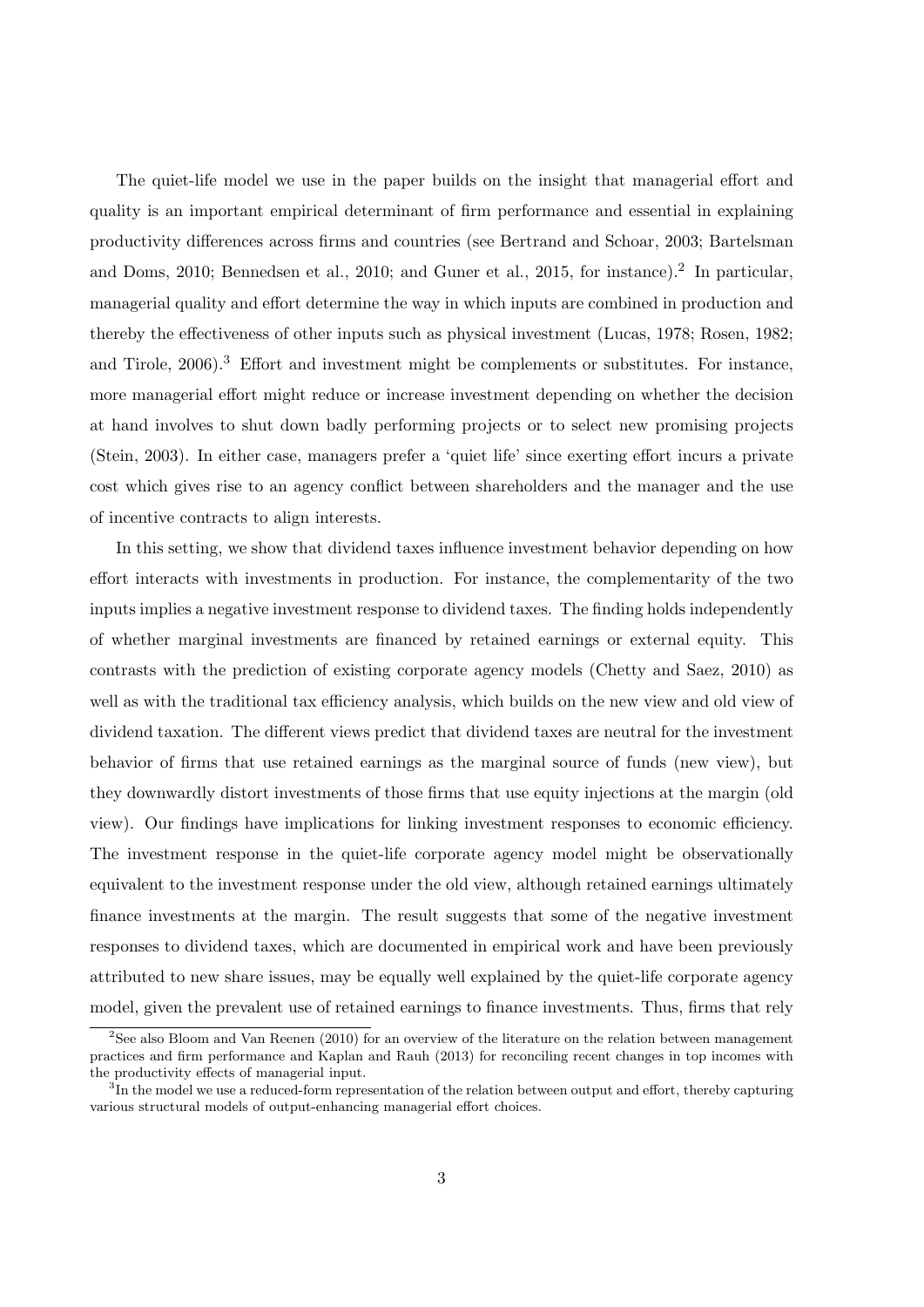on retained earnings for investment finance may amplify the welfare costs of dividend taxation rather than being 'innocent bystanders', as predicted by the new view of dividend taxation.

The model's implications can be put in relation to two established insights. First, in existing analyses of dividend taxation, investment responses and corporate financing behavior are uniquely linked. The insight has been commonly used in empirical work to uncover the efficiency cost of dividend taxes, but it loses validity in corporate agency models. The paper proposes an alternative way to infer the firms' financing behavior from investment responses in corporate agency models.<sup>4</sup> It builds on the testable implication that dividend taxes and the sharing parameter in the equity-based incentive contract influence a firm's investment behavior in the same way when retained earnings are the marginal source of funds. Differently, dividend taxes affect investment incentives more strongly than the sensitivity of managerial pay to performance when the firm uses equity injections at the margin.<sup>5</sup> There is a continuously growing body of literature looking at the two determinants of investment behavior, albeit not on the basis of the differentiating test proposed here.<sup>6</sup>

Second, investment responses are a sufficient statistic for the efficiency costs of dividend taxes in traditional tax efficiency analysis. In the quiet-life agency model, dividend taxation incurs efficiency costs and these costs generally depend on the responses of effort and investment to dividend taxes. We identify situations in which the investment changes are neutral for efficiency and the efficiency effects solely follow from effort responses. Furthermore, dividend taxes might still incur an efficiency cost even when they increase investment, which in isolation enhances efficiency in our setting. As such, it turns out that investment responses might be insufficient to infer the magnitude as well as the sign of the efficiency implications of dividend taxes once frictions within the firm are accounted for.

The agency model allows us to address the frequently voiced issue of levying a separate tax on equity-based incentive pay. Equity-based incentive pay receives differential tax treatment compared to general income in some countries (Hall and Liebman, 2000) and the issue of using such a tax scheme has regained momentum in recent tax policy discussions. Theoretically, a differential tax treatment might correct a tendency to under- or over-incentivize managers

<sup>&</sup>lt;sup>4</sup>As shown in the paper, distinguishing between the two modes of finance is crucial for assessing the severeness of the investment distortion as well as for the measurement of the excess burden of dividend taxation.

<sup>&</sup>lt;sup>5</sup>Interestingly, this testable hypothesis is robust to a wide range of corporate agency models, including quiet-life agency models (used in this paper) and models of free cash flow (Jensen, 1986).

 $6F$ or instance, see Yagan (2015) and Aggarwal and Samwick (2006) as well as the literature cited therein.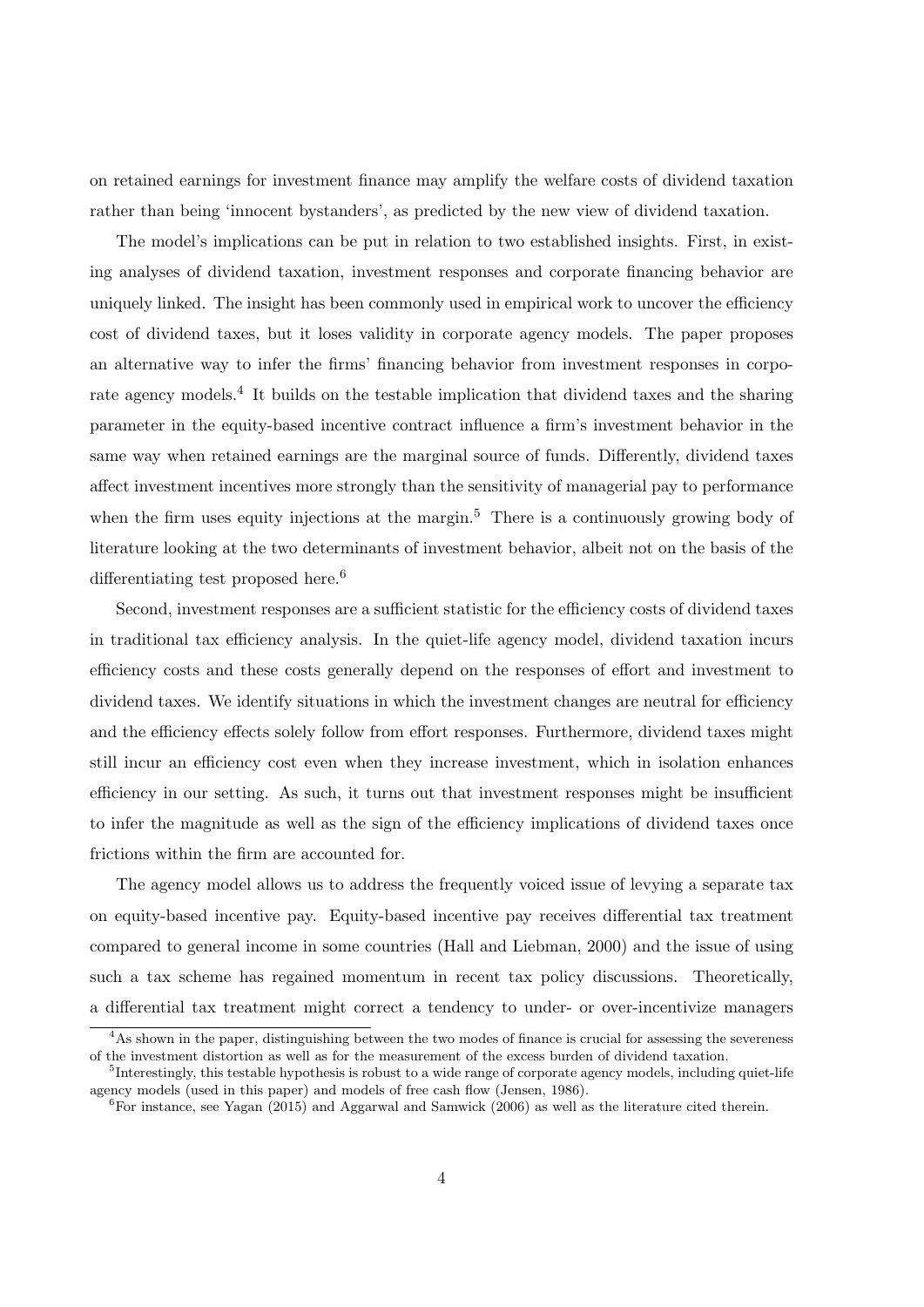(Benabou and Tirole, 2016; Besley and Ghatak, 2013), or might limit socially wasteful bargaining effort by managers (Piketty et al., 2014). It transpires that imposing a separate income tax and a dividend tax on all shareholders is equivalent in terms of their effects on firm behavior and efficiency. This result might be surprising given that the two taxes are imposed on different sets of individuals and thus might be expected to have a different impact on their decisions. The reason for the equivalence in this result is that shareholders, who set the managerial wage, become residual claimants and perceive the two instruments as perfect substitutes.<sup>7</sup> Most notably, the incentive contract they offer to managers changes with each of the two instruments in an identical way. As a consequence, the contract-induced managerial effort and investment choice coincide with the two tax instruments. Compared to a special tax on manager equity-based income, a general dividend tax has the potential to achieve identical efficiency effects.

Some of the findings have broader relevance than suggested by the agency model used in the paper. The findings might equally apply to settings where the manager and the owner are one and the same person and the managing owner has private costs of effort that are not tax deductible. We present the analysis in an agency model since this setting might well be more empirically relevant to explain corporate behavior. This requires to explicitly model the underlying relation between dividend taxes and the agency conflict to coherently analyze the effects of dividend taxes.<sup>8</sup> Importantly, a variety of the findings in the paper turn out to be unique to the existence of an agency conflict.

### 1.1 Literature Review

The literature on the effects of dividend taxation largely centers on the old view and new view of dividend taxation (Sinn, 1987; Auerbach, 2002). The two alternative views draw on different assumptions about the source of investment funds. Under the old view, analyzed in Harberger (1962), Feldstein (1970), and Poterba and Summers (1985), the source of funds is the issue of new equity. Dividend distributions are taxed while capital injections do not receive a subsidy.<sup>9</sup> The asymmetric tax treatment introduces tax distortions and reduces firm investments. Under

<sup>&</sup>lt;sup>7</sup>As shown later on, the equivalence results extends to other forms of wage determination in which shareholders do not have all the bargaining power.

<sup>&</sup>lt;sup>8</sup>Once departing from the managing-owner perspective, endogenous incentive contracting is crucial. An agency model with exogenous ownership shares would yield erroneous welfare implications of dividend taxation, as described below.

 $9$ See Lindhe and Södersten (2014) for a refined treatment of the imperfect tax deductibility of the costs of investment finance that underlies the old view of dividend taxation.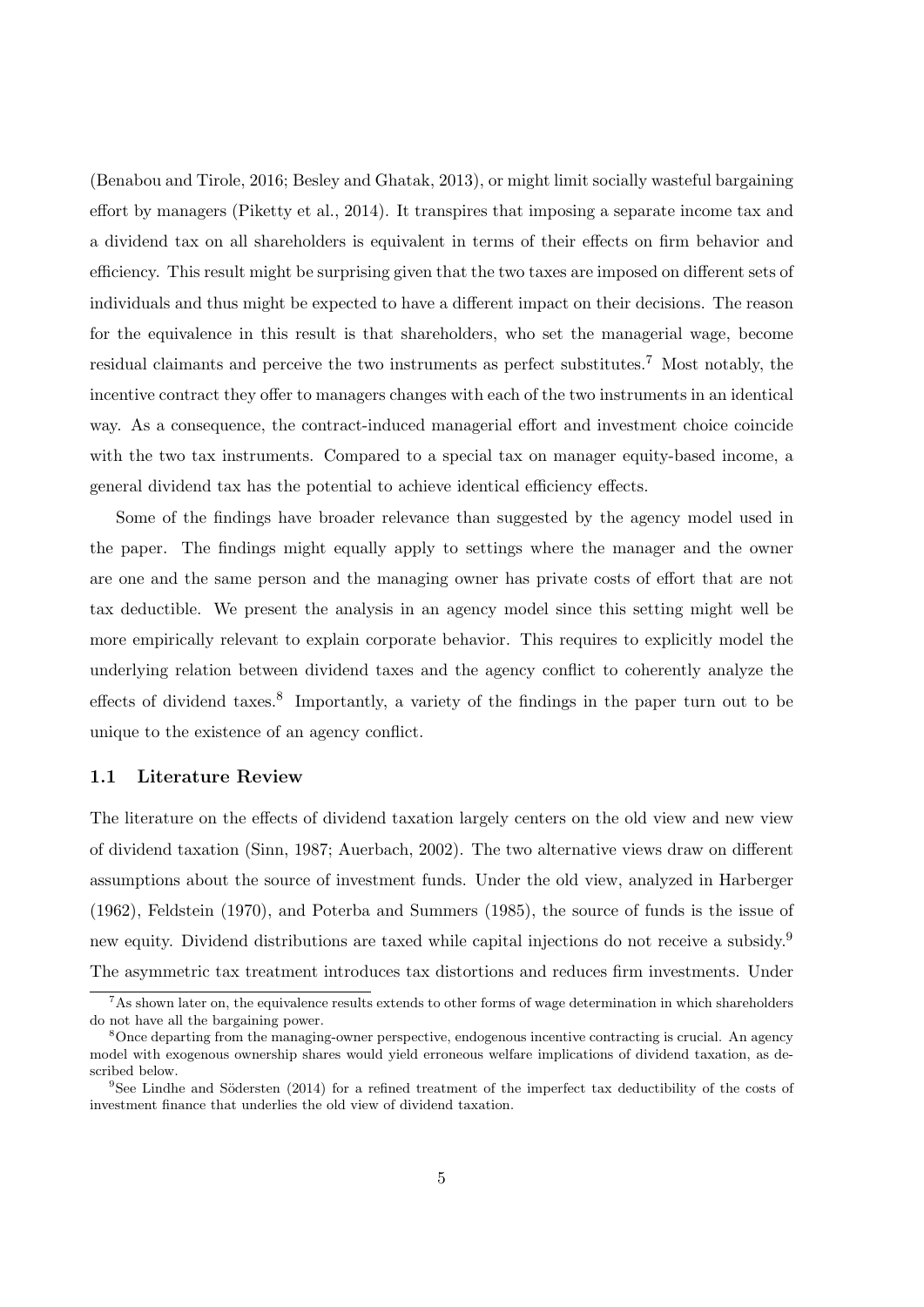the new view, developed in King (1974), Auerbach (1979), and Bradford (1981), the source of investment funds is retained earnings. Retaining profits to finance investments implies only a re-timing of dividend taxes, which renders dividend taxes neutral for investment behavior.<sup>10,11</sup> The literature derives two competing views from a theoretical framework in which corporate agency issues are not considered.

Kanniainen (1999) sets up a free cash flow model of firm behavior in which managers try to build an empire and invest resources differently to shareholder preferences, analyzing the role of dividend taxes for investments therein. More recently, Chetty and Saez (2010) resort to a freecash flow model to explain firm responses after the 2003 U.S. dividend tax cut relating them to efficiency effects.<sup>12</sup> In this setting, dividend taxes do not change incentives to invest productively provided retained earnings finance marginal investments. This is consistent with the new view of dividend taxation. Nevertheless, total investment outlays increase after a tax hike because dividend taxes incentivize managers to expand the empire and invest resources unproductively rather than making distributions to shareholders.<sup>13</sup> In the agency model analyzed in this paper, all investments are productive and managers are not empire builders. Yet, the model likewise predicts a positive investment response to higher dividend taxes, provided effort and investment are substitutes in production. This corroborates the finding that positive investment responses to dividend taxes are consistent with optimal corporate behavior once frictions within the firm are accounted for.

Unlike the free cash flow model, the investment response of firms that use retained earnings at the margin is not limited in sign to explain anomalies (based on traditional analysis) in investment responses to dividend taxation. The model might also predict negative investment responses, which are frequently documented in empirical analyses, both when retained earnings and new share issues are used as the marginal source of funds.<sup>14</sup> A negative investment response

 $10$ More precisely, tax neutrality under the new view applies even more broadly provided the source of funds and use of funds are the same. Thereby, the tax treatment is also the same and neutral for investment decisions.

<sup>&</sup>lt;sup>11</sup>Empirical analyses of the relevance of the two views include Poterba and Summers (1985), Poterba (2004), and Auerbach and Hasset (2002).

 $12$ There is an evolving, albeit small, body of literature on the role of corporate taxes in agency models. For instance, see Kanniainen and Södersten (1994), Crocker and Slemrod (2005), Desai and Dharmapala (2006), Desai et al. (2007), Chetty and Saez (2010), and Koethenbuerger and Stimmelmayr (2014).

<sup>&</sup>lt;sup>13</sup>Related contributions on dividend taxation include Gordon and Dietz (2009) and Korinek and Stiglitz (2009). In particular, Gordon and Dietz (2009) review the role of dividend taxes in classical, signaling, and agency models of firm behavior. Compared to other approaches, they find that agency models provide a sound explanation of empirical findings.

<sup>&</sup>lt;sup>14</sup>See Auerbach and Hasset (2002) for indirect evidence, and Campbell et al. (2013), Egger et al. (2014), and Alstadsæter et al. (2017), for more direct evidence on negative investment effects of dividend taxes. A positive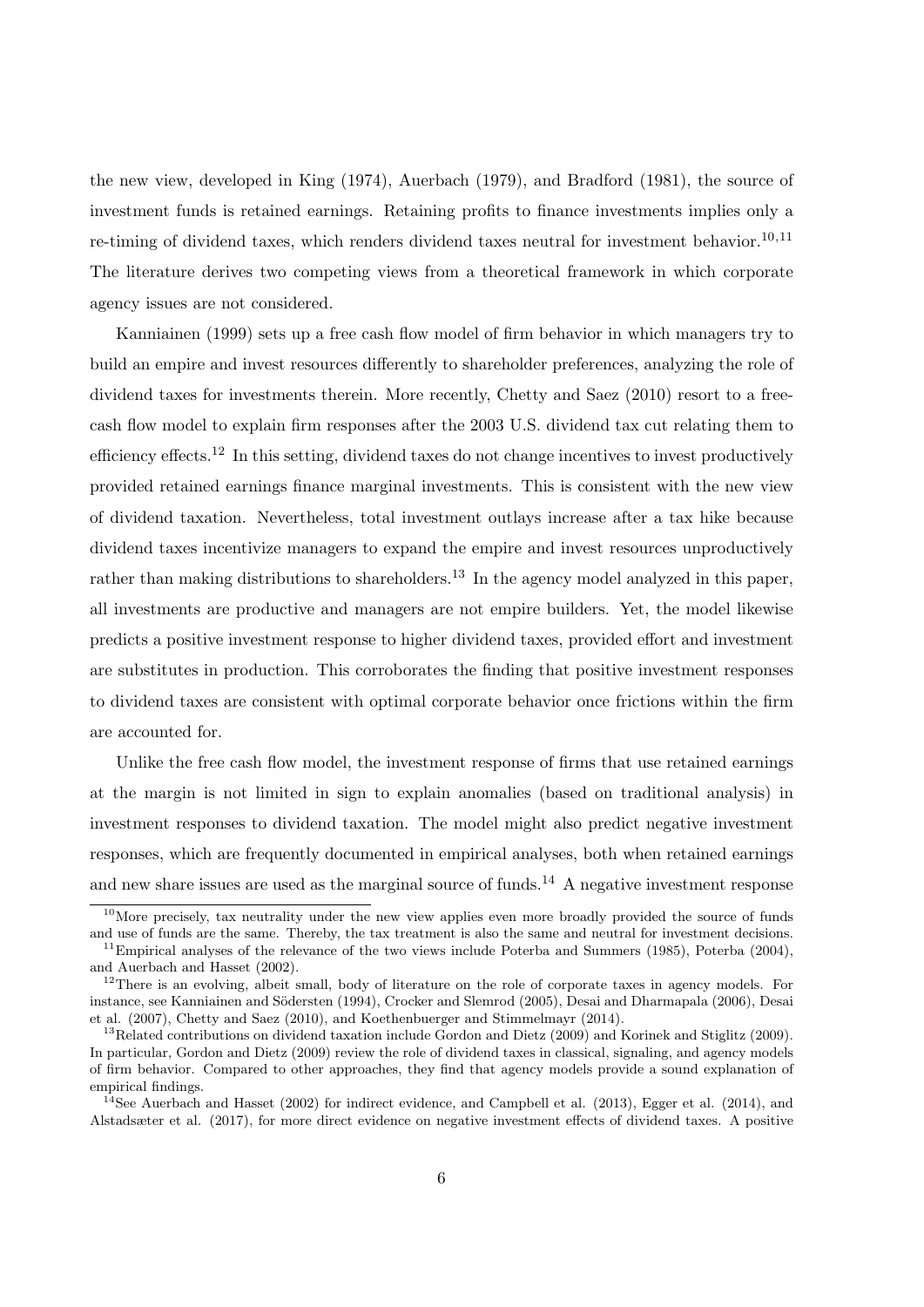is consistent with the conventional views of dividend taxation and a model of free cash flow only when the firm uses new share issues to finance marginal investments (Harberger, 1962; Chetty and Saez, 2010). This suggests that the informational value of observing a negative investment response is more limited than the two conventional views of dividend taxation, as well as a model of free cash flow, imply. As explained above, the paper provides a testable hypothesis to infer the financing regime underlying a negative (as well as a positive) investment response, and this test draws on the comparison of the effects of incentive pay and dividend taxes on investments. Inferring the mode of finance is crucial in the agency model as the efficiency cost measure qualitatively changes with the mode of finance.

Finally, corporate agency models can be distinguished by the manager's preference for investment. Compared to shareholders, managers prefer higher investments in empire-building models such as free cash flow models (Jensen, 1986). In contrast, in most work on quiet-life agency models, managers prefer lower investment levels as handling investments requires effort, which is costly to managers (Aggarwal and Samwick, 1999; Bertrand and Mullainathan, 2003). The model of this paper falls into the second category of corporate agency models, but offers a more nuanced perspective on the link between effort and investment. Quiet-life agency models generally resort to a reduced form representation of the positive relation between effort and investment. In our model, effort is costly to managers, but might decrease or increase with investment depending on how the two inputs interact in production. This ambiguity has implications for the efficiency effects of dividend taxation. Higher investments do not necessarily coincide with more managerial effort provision, thus potentially indicating efficiency losses.

The paper proceeds as follows. In Section 2 we set up a corporate agency model with endogenous incentive pay. In Section 3 we characterize the shareholders' choice of incentive pay, the managerial effort, and investment behavior and the welfare implications of dividend taxation. In Section 4 we turn to various extensions of the basic model and in Section 5 we relate the findings of the previous sections to empirical analyses of the effects of dividend taxation. Finally, we provide a summary of the results and offer some concluding remarks in Section 6.

investment response is consistent with findings in Becker et al. (2013).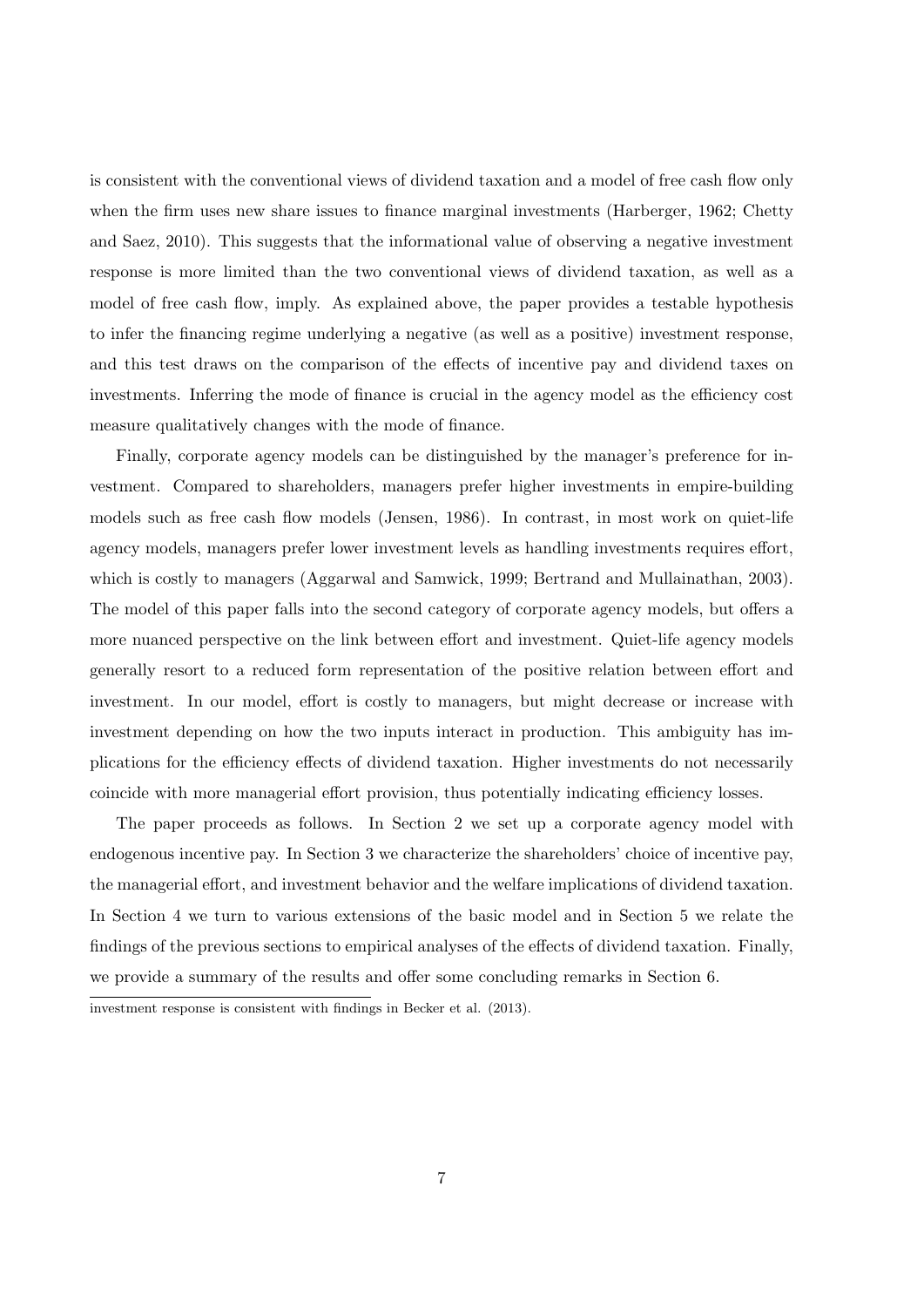# 2 Model

We consider a managerial firm that exists for two periods. In period 1, the firm has initial cash holdings X and might issue new shares at an amount  $V_1^N$ . Cash holdings and new share issues are used to finance investments I and are residually distributed to shareholders as dividends,  $D_1 = X - I + V_1^N \geq 0$ . In period 2, the firm produces output. The production function is stochastic  $F(I, e) = f(I, e) + \varepsilon$  with  $\varepsilon \sim \mathcal{N}(0, \sigma^2)$ .<sup>15</sup> Production depends on investment I and on managerial effort choices e, and satisfies  $f_I, f_e > 0$ ,  $f_{II}, f_{ee} < 0$  and  $f_{Ie} \geq 0.16$ 

The cross derivative might capture different ways in which managerial effort interacts with physical investments (Stein, 2003; Tirole, 2006). For instance, the two input factors might be substitutes, reflecting a situation in which managerial effort augments capital, thereby increasing the quality of the investment input, but not of other production factors.<sup>17</sup> Such a situation might be captured by the production function  $f(I, e) = \tilde{f}(h(I, e))$  with  $\tilde{f}' > 0 > \tilde{f}''$  and  $h_i > 0 > h_{ii}$ ,  $i = e, I$ . The function  $h(I, e)$  measures the quality of the capital input, which is enhanced by managerial effort provision and physical investment. Provided  $h_{Ie}$  is not too positive, the two inputs are substitutes, i.e.,  $f_{Ie} < 0.^{18}$  For instance, when  $h(e, I)$  is additive, the production function is  $f(I + e)$ , which implies  $f_{Ie} < 0$ . The capital-augmenting view of managerial effort might apply when stricter managerial supervision (and thus higher effort) of the selection and implementation of investment projects increases the quality of the firm's investment choices.<sup>19</sup> Alternatively, the productivity-enhancing effect of effort might not only be directed toward investments but might apply to all production factors, as described by the production function

<sup>&</sup>lt;sup>15</sup>To save on notation, we implicitly assume that the distribution of  $\varepsilon$  is such that realized profits are nonnegative.

<sup>&</sup>lt;sup>16</sup>Throughout the paper, subscripts denote partial derivatives where the order in which derivatives are taken is indicated by the sequence of subscripted variables.

<sup>&</sup>lt;sup>17</sup>Other inputs might include fixed factors which, for simplicity, are omitted from the notation.

<sup>&</sup>lt;sup>18</sup>More precisely, the cross derivative is  $f_{Ie} = \tilde{f}'' h_e h_I + \tilde{f}' h_{Ie}$ . Given the assumptions stated above, the sign of  $f_{Ie}$  is negative when  $h_{Ie}$  is not too positive. Effort and investments might thus be complements in forming the quality of the capital input  $h(I, e)$  and substitutes in overall production.

<sup>&</sup>lt;sup>19</sup>A microfoundation for  $h(I, e)$  might be as follows. Assume a manager has a portfolio of projects under his/her control and influences the success of each project through his/her effort. There are two quality levels  $I^h > I^l > 0$ . The two quality levels are increasing in physical investments I, i.e.  $I_I^i > 0$ ,  $i = h, l$ . By exerting effort, the manager makes some of the projects more successful, as measured by the differential  $I^h - I^l$ . The manager thereby decides on the relative importance of the two quality levels in the total capital stock where the aggregate quality level is  $h(I, e) = eI^H + (1 - e)I^I$ . The specification is consistent with the idea that more managerial effort stimulates high-quality investment projects and curtails badly performing projects (Stein, 2003). The ways in which effort and investments interact in production follow from  $f_{Ie} = \tilde{f}''(I^{\bar{h}} - I^{\bar{l}})(eI^{\bar{h}}_I + (1 - e)I^{\bar{l}}_I) + \tilde{f}'(I^{\bar{h}}_I - I^{\bar{l}}_I)$ . For instance, when physical investments symmetrically change the two quality levels,  $I_I^h = I_I^l$ , effort and investments turn out to be substitutes in production,  $f_{Ie} < 0$ .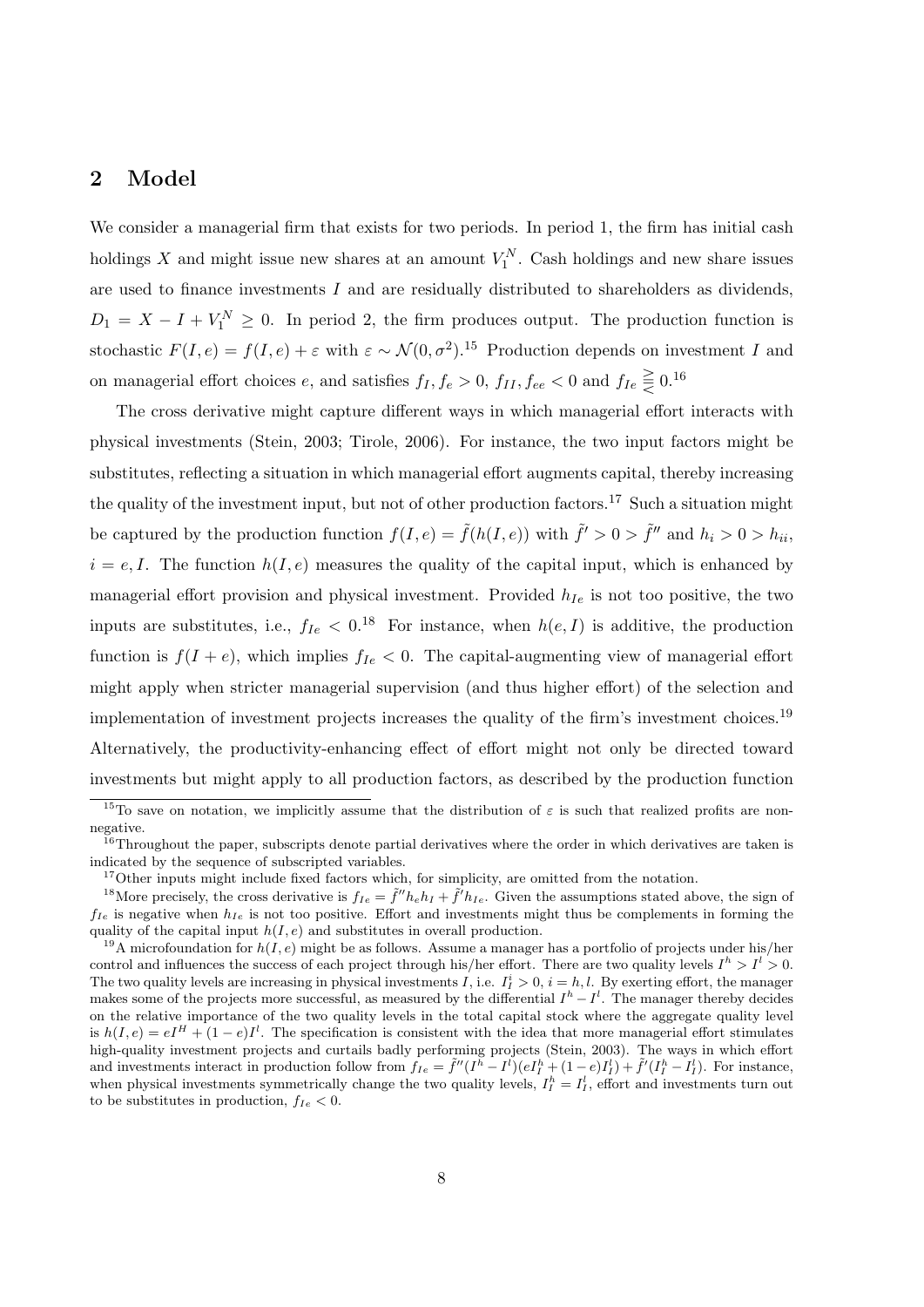$f(I, e) = A(e)g(I)$ , with  $g' > 0 > g''$  and  $A' > 0$ .<sup>20</sup> Managers influence firm productivity through the efficiency parameter  $A(e)$  of the production function and thereby operate a span of control technology, as in Rosen (1982). This implies  $f_{Ie} > 0$ . The 'neutral' view of managerial effort might describe a situation in which the implementation of organizational changes or new management practices requires managerial effort and directly allows the whole span of resources, which are under the control of the manager, to be more productive.

Investments depreciate at a rate  $\delta > 0$ . Profits are taxed at the rate  $\tau > 0$ , where economic depreciation  $\delta I$  and the fixed wage of the manager a are deductible from the corporate tax base. At the end of period 2, the firm is liquidated and net of tax profits, and the liquidation proceeds  $(1-\delta)I$  are distributed to shareholders.<sup>21</sup> Thus, the flow of second-period dividends is given by:

$$
D_2 = (1 - \tau)(F(I, e) - a) + \tau \delta I + (1 - \delta)I.
$$
\n(1)

Dividend distributions are taxed at rate  $\tau^D$  at the shareholder level. Arbitrage behavior implies that firm value equals the stream of discounted net-of-tax dividend income corrected for new share issues. Hence:

$$
V = (1 - \tau^D) \left( D_1 + \frac{D_2}{1 + r} \right) - V_1^N. \tag{2}
$$

Shareholders offer the manager a share  $\alpha$  of the firm and a fixed wage  $a^{22}$ . The manager is riskaverse and derives utility from income  $w = \alpha V + \frac{a}{1 + a}$  $\frac{a}{1+r}$  net of the private costs of effort provision  $\phi(e)$ , i.e.  $E(U) = E(u(w)) - \frac{\phi(e)}{1+r}$  with  $u' > 0 > u''$  and  $\phi', \phi'' > 0$ .

Private costs of effort introduce a conflict of interest between managers and shareholders about the preferred level of managerial effort (Tirole, 2006). The assumed relation between effort and investment can be understood as a structural modelling of a reduced-form representation that is frequently taken as a first-order conflict in the investment level in quiet-life agency models. For instance, in Aggarwal and Samwick (2006) the production function is  $f(I)$  and the

<sup>&</sup>lt;sup>20</sup>It should be noted that the production function  $g(I)$  also captures the use of a fixed factor, which gives rise to diminishing returns,  $g'' < 0$ .

<sup>&</sup>lt;sup>21</sup>For simplicity, the corporate tax base does not include liquidation proceeds  $(1 - \delta)I$ . The findings are unaffected by this modelling choice.

 $^{22}$ Alternatively, shareholders might condition the equity compensation on before-tax dividend payments, assuming that, by construction, shareholders reimburse the dividend tax payments to managers. This is equivalent to making the firm liable for the dividend taxes that are due to the dividend payment the manager receives. The incidence and behavioral responses under the two means of levying the dividend tax are the same. In what follows, we assume that the incentive contract does not mechanically insulate managers from dividend taxes. The modelling choice might be congruent with the practice of incentive contracts, where managers pay dividend taxes and shareholders possibly adjust the after-tax sharing rate  $\alpha$  to compensate managers for the dividend tax burden.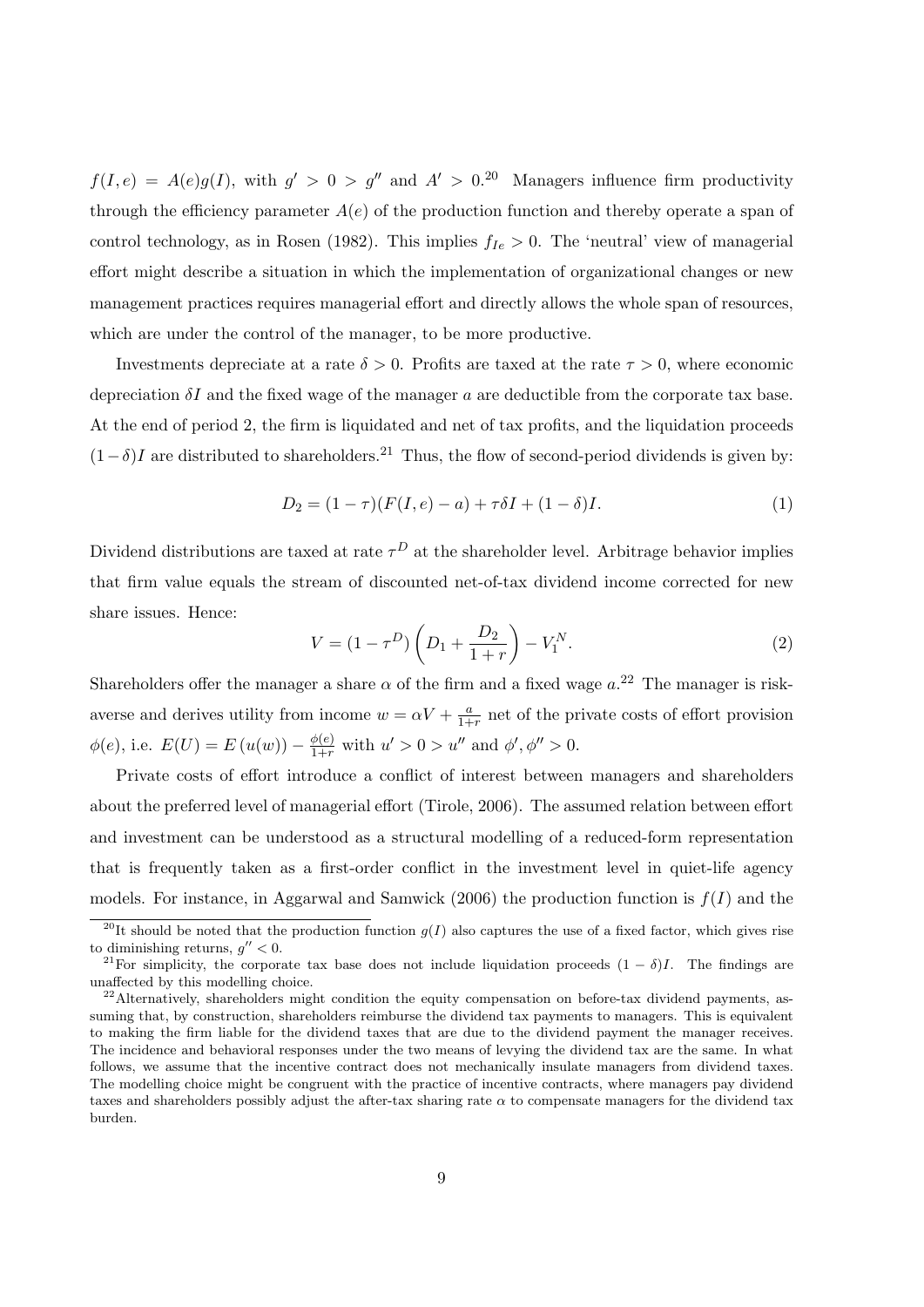cost of effort is  $BI, B > 0$ . This is compatible with an effort cost Be and a production function  $F(\min\{I, e\})$  which implies  $I = e$  and thus  $F(\min\{I, I\}) = f(I)$ . In reduced form the conflict is over investment policy, but the underlying conflict is related to managerial effort.

In the model, we could additionally introduce a 'first-order' conflict in the investment level.<sup>23</sup> We adopt the more parsimonious modelling strategy since the former type of conflict is sufficient to derive our most important findings.

Assuming utility over income to be exponential, and thus to exhibit CARA, we can simplify manager utility as  $E(U) = u(E(w) - \rho Var(w))$ ,  $\rho > 0$ . Using (1), (2) and  $w = \alpha V + \frac{a}{1 + \alpha V}$  $\frac{a}{1+r}$ the mean and the variance of wage income are thus:

$$
E(w) = \alpha E(V) + \frac{a}{1+r} \quad \text{and} \quad Var(w) = \rho \left( \alpha \frac{(1-\tau^D)(1-\tau)}{1+r} \right)^2 \sigma^2.
$$
 (3)

Therefore, manager utility is given by:

$$
E(U) = u\left(\alpha E(V) + \frac{a}{1+r} - \rho\left(\alpha \frac{(1-\tau^D)(1-\tau)}{1+r}\right)^2 \sigma^2\right) - \frac{\phi(e)}{1+r}.\tag{4}
$$

Shareholders must obey the participation constraint of the manager  $E(U) \geq 0$  where the manager's reservation utility is normalized at zero. As manager remuneration is costly to shareholders, they will choose a wage schedule such that the participation constraint holds as an equality. Inserting  $E(U) = 0$  into external shareholder wealth  $(1 - \alpha)E(V)$ , while noting (4) and  $w = \alpha V + \frac{a}{1+}$  $\frac{a}{1+r}$ , yields the following:<sup>24</sup>

$$
(1 - \alpha)E(V) = E(V) + \frac{a}{1 + r} - \rho \left( \alpha \frac{(1 - \tau^D)(1 - \tau)}{1 + r} \right)^2 \sigma^2 - u^{-1} \left( \frac{\phi(e)}{1 + r} \right). \tag{5}
$$

Eq (5) shows that, due to the participation constraint  $E(U) = 0$ , shareholders become residual claimants, which induces them to account for manager utility.

The fiscal resources of the public sector,  $T$ , comprise dividend and corporate tax revenues:

$$
T = \tau^{D} \left( D_{1} + \frac{D_{2}}{1+r} \right) + \tau \frac{f(I, e) - a - \delta I}{1+r}.
$$
 (6)

In the model, shareholders and the manager move sequentially. At the beginning of period 1, shareholders decide on the incentive contract  $(\alpha, a)$  and choose the level of equity injections  $V_1^N$ , anticipating the manager's choice of effort e and investment I at the end of period 1. In period 2, production takes place, taxes are paid and the firm is liquidated.

<sup>&</sup>lt;sup>23</sup>We could assume that higher investments directly generate higher private costs  $\psi(I)$ ,  $\psi' > 0$ . A formal analysis of this extension is available upon request. The basic findings are unaffected.

<sup>&</sup>lt;sup>24</sup>With CARA utility,  $u(\cdot)$  is invertible; a property that we use in deriving (5).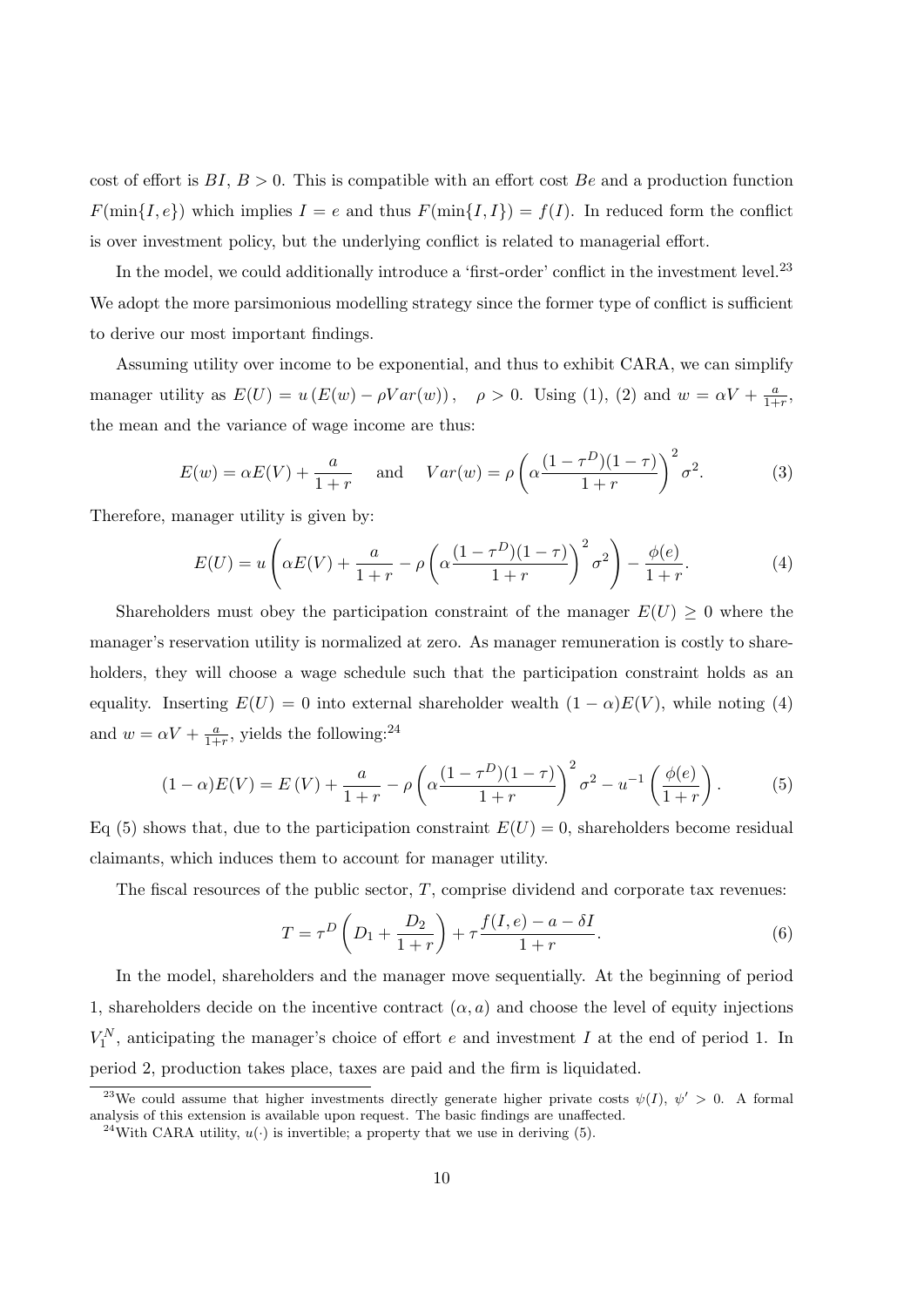## 3 Retained Earnings as the Marginal Source of Funds

We start out by assuming that investments are financed by retained earnings. In practice, retained earnings are the dominant source of investment finance and particularly so for mature firms (Auerbach and Hasset, 2002). In this setting, shareholders optimally set the level of new share issues to zero,  $V_1^N = 0$  (Sinn, 1987). The amount of retained earnings X is used to finance investments  $I$  and first-period dividend payments are determined as the residual after the firm finances all profitable projects from internal cash flow,  $D_1 = X - I \geq 0$ .

#### 3.1 Firm Behavior

Solving backwards, the manager decides on investments and effort for given values of  $\alpha$  and  $a$ . Inserting (2) into (4) while noting (1),  $w = \alpha V + \frac{a}{1+}$  $\frac{a}{1+r}$  and  $D_1 = X - I \geq 0$ , the manager's choice of investment satisfies the following:

$$
I: \quad \alpha(1 - \tau^D) \left( -1 + \frac{(1 - \tau)f_I + \tau \delta + 1 - \delta}{1 + r} \right) = 0. \tag{7}
$$

The increase in second period dividend distributions due to higher investment equals the costs of reduced distributions in the first period. The manager symmetrically participates in the benefits and costs of investments. The incentive contract hence aligns the interests of the manager and of shareholders with respect to investment levels. The managerial effort choice follows from:

$$
e: \quad u' \left( \alpha (1 - \tau^D) \frac{(1 - \tau) f_e}{1 + r} \right) - \frac{\phi'(e)}{1 + r} = 0. \tag{8}
$$

The marginal increase in net-of-tax profits assigned to the manager through the incentive contract is equated to the marginal costs of effort. As the manager privately bears the effort cost, but receives only a fraction of the total return on effort, the effort level is below the level shareholders prefer.<sup>25</sup>

From (7) and (8), we obtain:

$$
\frac{de}{d\alpha} = -\frac{1}{|\Delta|} \frac{\alpha((1-\tau^D)(1-\tau))^2}{1+r} f_e f_{II} > 0 \quad \text{and} \quad \frac{dI}{d\alpha} = \frac{1}{|\Delta|} \frac{\alpha((1-\tau^D)(1-\tau))^2}{(1+r)^2} f_e f_{Ie},\tag{9}
$$

where  $|\Delta| > 0$  is the determinant of the Hessian matrix of the manager's decision problem. From (9), a higher sharing parameter,  $\alpha$ , strengthens managerial incentives to exert effort.

<sup>&</sup>lt;sup>25</sup>Shareholders prefer a level of effort that satisfies (8) with  $\alpha = 1$ . The intuition is that shareholders are residual claimants, which entails that they are interested in aligning the total marginal increase in net-of-tax profit to the marginal cost of effort.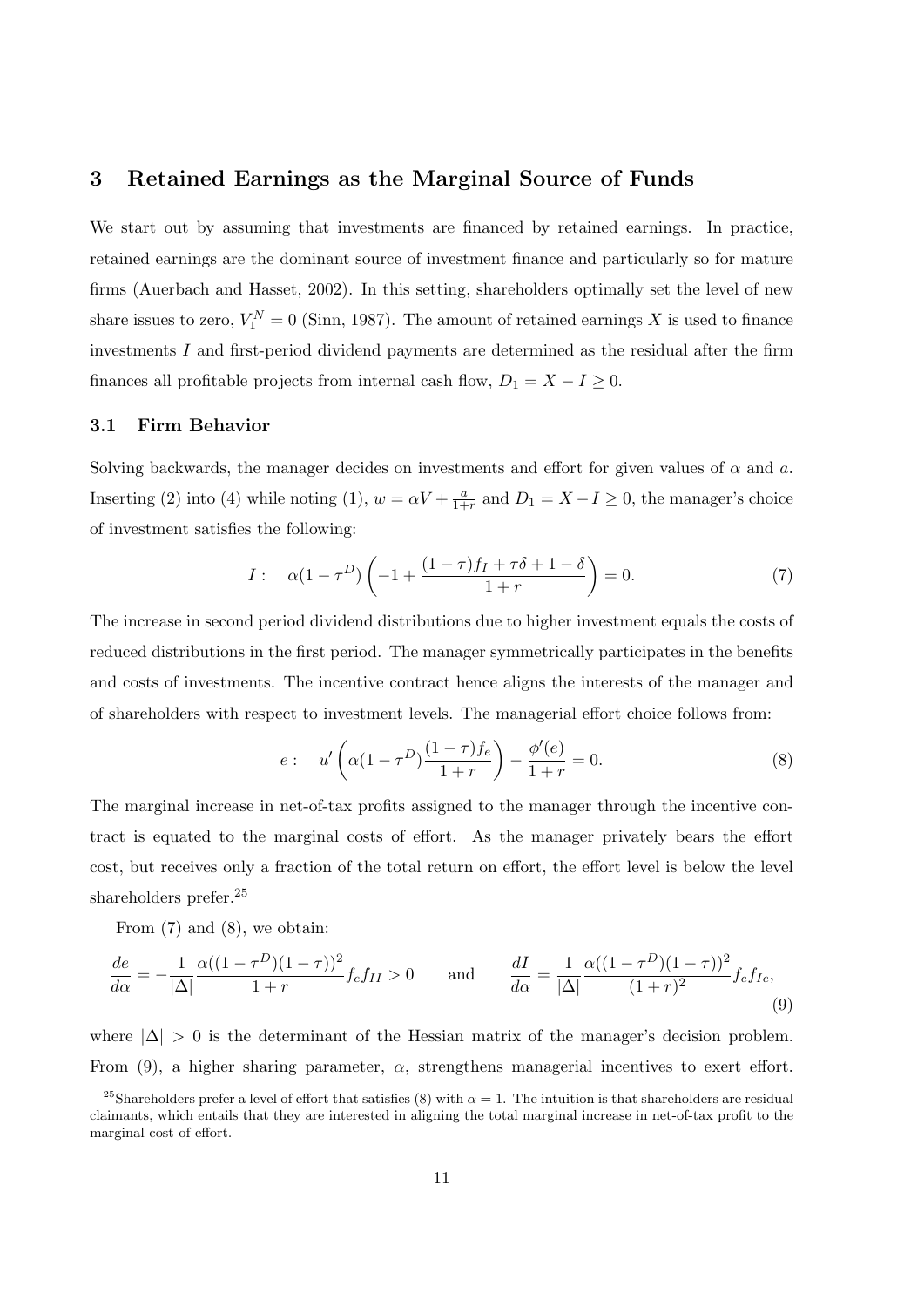More effort provision changes the marginal productivity of investment, as captured by  $f_{Ie} \geq 0$ , and the interaction induced between effort and investment determines the sign of the investment response, i.e. sign $\{dI/d\alpha\}$ =sign $\{f_{Ie}\}$ . For instance, if effort and investments are complements in production,  $f_{Ie} > 0$ , higher effort provision strengthens incentives to invest.

In stage 1, shareholders choose the incentive contract so as to maximize shareholder wealth (5), noting (1), (2),  $w = \alpha V + \frac{a}{1+}$  $\frac{a}{1+r}$  and  $D_1 = X - I$ . Applying the envelope theorem, the associated first-order condition is:

$$
(1 - \alpha) \frac{(1 - \tau^D)(1 - \tau)f_e}{1 + r} \frac{de}{d\alpha} = 2\alpha\rho \left(\frac{(1 - \tau^D)(1 - \tau)}{1 + r}\right)^2 \sigma^2.
$$
 (10)

The choice of  $\alpha$  follows from an incentive-insurance trade-off (Holmstrom, 1979). As captured by the left-hand side of (10), a higher sharing parameter induces more effort provision which increases shareholder wealth. At the same time, a higher sharing parameter exposes the riskaverse manager to more risk, which shareholders need to compensate through a higher flat wage payment, a, so as to satisfy the manager's participation constraint  $E(U) = 0$ . The associated marginal costs are captured on the right-hand side of (10).

The first-order condition (10) implicitly defines  $\alpha$  as a function of  $\tau^D$ . Differentiating investment and effort with respect to  $\tau^D$  yields:

$$
\frac{de}{d\tau^D} = \frac{\partial e}{\partial \tau^D} + \frac{\partial e}{\partial \alpha} \frac{d\alpha}{d\tau^D} \quad \text{and} \quad \frac{dI}{d\tau^D} = \frac{\partial I}{\partial \tau^D} + \frac{\partial I}{\partial \alpha} \frac{d\alpha}{d\tau^D}.
$$
 (11)

The first term in the two expressions captures the direct effect of the dividend tax on managerial choices, while the second term summarizes the indirect effect due to changes in the sharing parameter. The direct and indirect effect might be opposite in sign. We can straightforwardly sign the overall responses by resorting to an equivalent representation of the managerial incentive contract and the behavioral responses that are induced by it. Rewriting the incentive contract by replacing  $\alpha$  with  $\tilde{\alpha}(1-\tau^D)^{-1}$  makes managerial pay independent of the dividend tax and mechanically shifts the tax burden onto shareholders. The incidence and efficiency effects of corporate behavior are unaffected by the reformulation as shareholders are able to shift the tax burden back onto the manager by adjusting the sharing rate  $\tilde{\alpha}$ .<sup>26</sup> As shown in Appendix A.1, using the re-formulated sharing rate  $\tilde{\alpha} = \alpha(1 - \tau^D)$ , and re-iterating all steps to derive the optimal

 $^{26}$ Intuitively, the equivalence result is related to the equivalence of levying taxes on the demand side or supply side of a market. The dividend tax, which relates to the dividend income of the manager, can be levied on the manager or on shareholders. Adjustments in the sharing rate will neutralize the way in which the manager's dividend tax is levied, but will not affect 'quantities', i.e., investment and effort choices.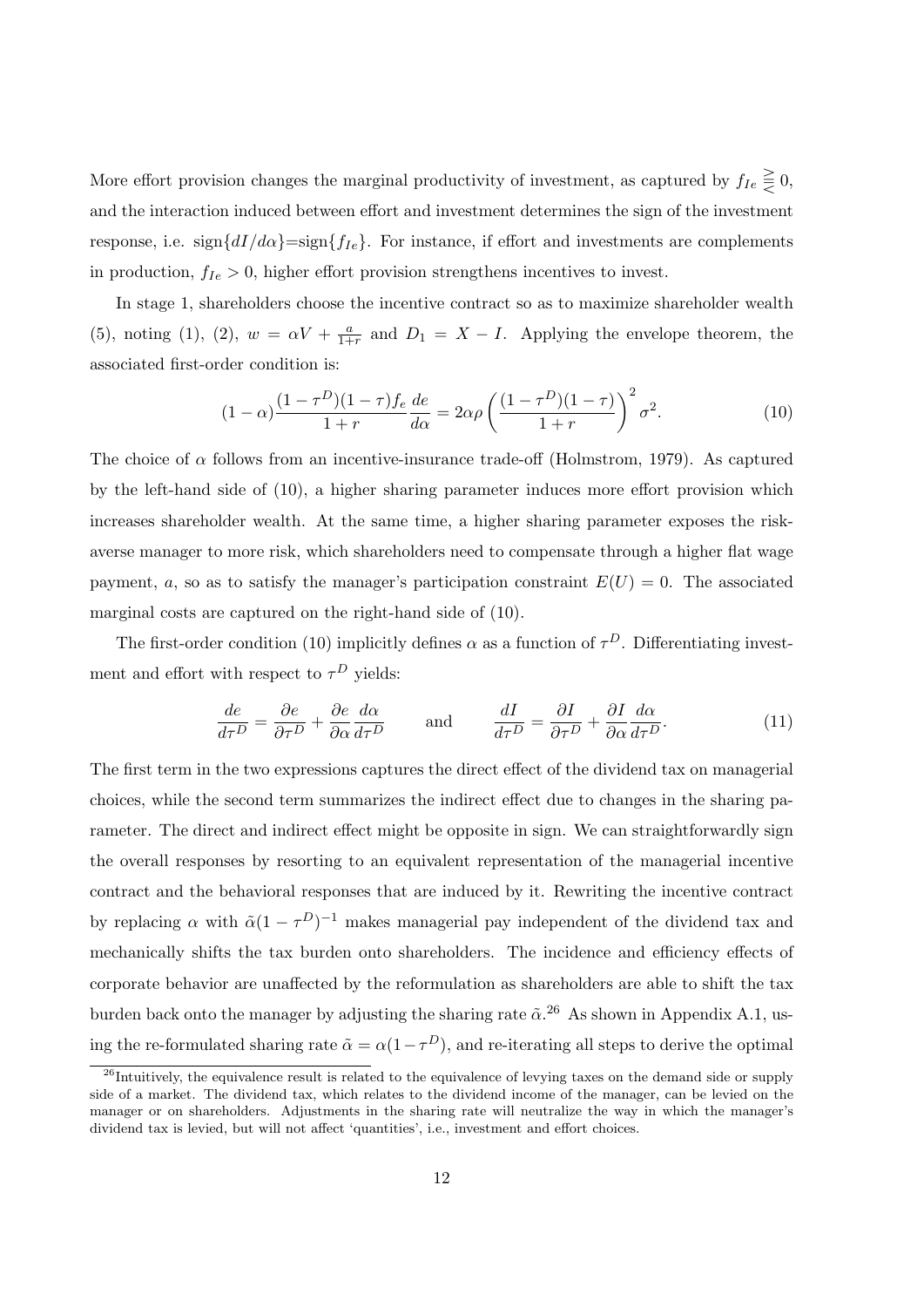managerial choices and the sharing rate  $\tilde{\alpha}$  yields  $de/d\tau^D < 0$  and  $\text{sign}\{dI/d\tau^D\} = -\text{sign}\{f_{Ie}\}.$ A higher dividend tax discourages effort provision and thereby influences investment levels depending on how the marginal productivity of investment varies with effort.

To summarize,

Proposition 1: Assume retained earnings are the marginal source of investment finance. Accounting for the adjustment in incentive contracting, a higher level of  $\tau^D$  reduces managerial effort and changes investment depending on the way effort and investment interact in production, i.e. sign ${dI/d\tau^D}$ }=−sign{ $f_{Ie}$ }. Following a tax hike, instantaneous dividend payments  $D_1$ change according to  $dD_1/d\tau^D = -dI/d\tau^D$ .

Multiple implications of the analysis are worth discussing at this point. The above finding is different to the standard notion of how dividend taxes affect investments when retained earnings are the marginal source of investment funds. As predicted by the new view of dividend taxation, a higher dividend tax leaves investments and thereby distributions to shareholders unchanged (c.f. Auerbach and Hasset, 2002). In the present setting, a higher dividend tax influences managerial effort choices and the investment behavior of firms. It raises investments and lowers distributions when effort and investments are substitutes in production,  $f_{Ie} < 0$ . The response is consistent with recent empirical findings. Becker et al. (2013) find a positive investment response to higher dividend taxes. Chetty and Saez (2005) show that corporate distributions increased in response to the U.S. dividend tax cut in 2003. This finding has been observed for mature firms in which retained earnings are frequently argued to be a major source of investment finance.<sup>27</sup>

Furthermore, the predictions of the model are observationally equivalent to the old view of dividend taxation when effort and investments are complements in production,  $f_{Ie} > 0$ . In this case, a higher dividend tax lowers investments. This observation is consistent with the managerial model presented here, in which retained earnings are the marginal source of funds, and with a neoclassical model of firm behavior in which new share issues are used to finance investments at the margin. While empirical papers often resort to dividend tax-induced

 $27$ Corporate agency models of free cash flow equally predict that investment rises with dividend taxes when retained earnings are the marginal source of investment funds. See Kanniainen (1999) and Chetty and Saez (2010). Thereby, this paper corroborates the finding that positive investment responses to dividend taxes are consistent with optimal corporate behavior, once frictions within the firm are accounted for.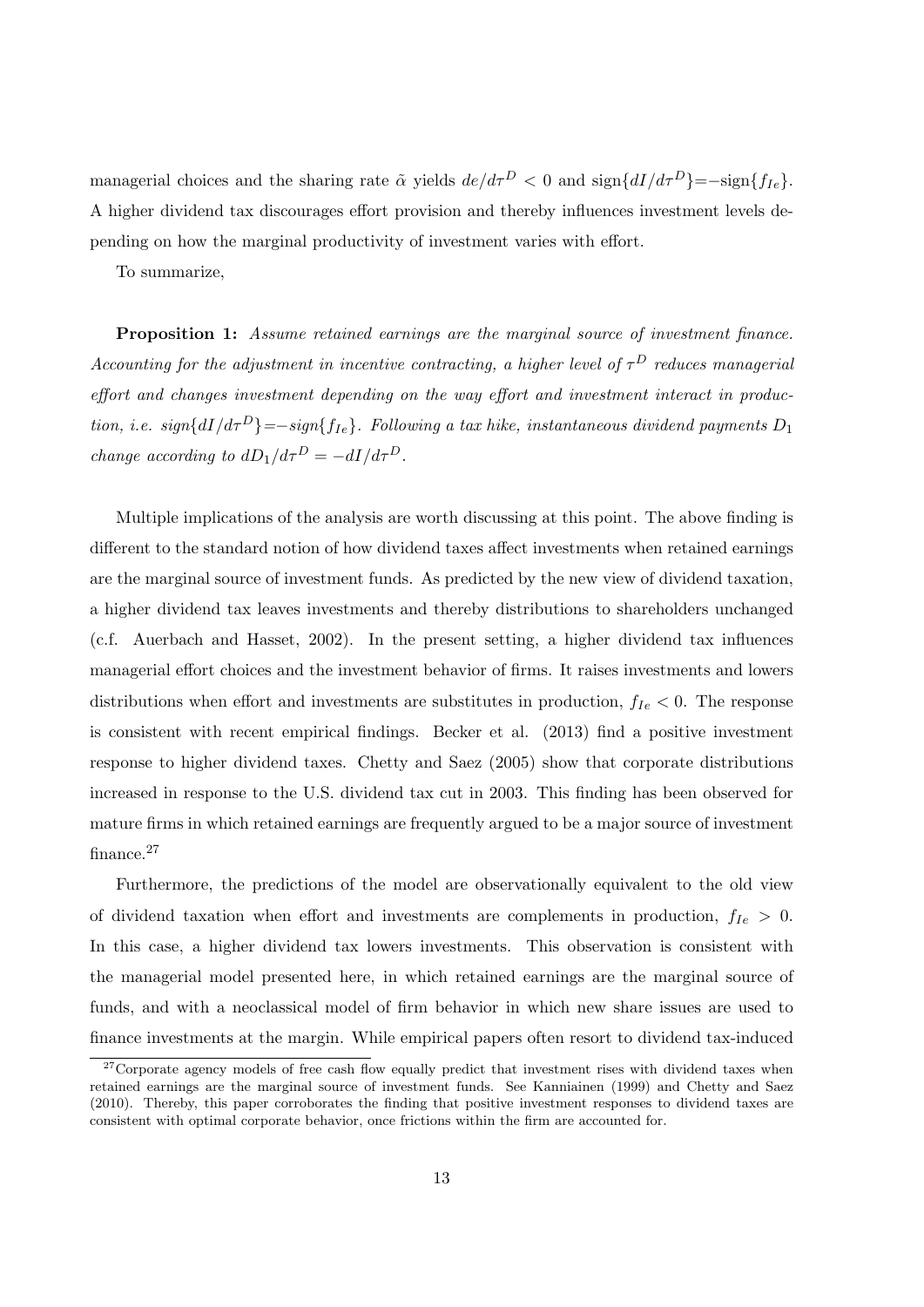investment changes to infer the marginal financing regime of a firm, the managerial model in this case suggests that there is no clear relation between negative investment responses to dividend taxation and the underlying financing regime. In Section 4 we derive a testable hypothesis to distinguish between the two modes of finance in agency models based on observed investment changes.

A straightforward question is whether it is possible to narrow down sign ${f_{Ie}}$ . Invoking production theory, the two cases  $f_{Ie} \geq 0$  may equally arise, as shown in Section 2. Also, comparing the differential predictions of the model with empirical evidence does not unequivocally restrict sign ${f_{Ie}}$ . Precisely, from (9), the model predicts sign ${dI/d\alpha}$ =sign ${f_{Ie}}$  and, following (11), it implies sign $\{dI/d\tau^D\}$ =-sign $\{f_{Ie}\}\$ . For instance, Aggarwal and Samwick (2006) find  $dI/d\alpha > 0$ and the findings in Becker et al. (2013) include the response  $dI/d\tau^D > 0$ , leading to dividend responses to taxes that are consistent with the results in Chetty and Saez (2005).

#### 3.2 Welfare

The welfare measure includes shareholder wealth (5), which accounts for manager utility through the participation constraint of the manager, and expected tax revenues:

$$
W = E(V) + \frac{a}{1+r} - \rho \left( \alpha \frac{(1-\tau^D)(1-\tau)}{1+r} \right)^2 \sigma^2 - u^{-1} \left( \frac{\phi(e)}{1+r} \right) + E(T). \tag{12}
$$

Tax revenues comprise dividend and corporate tax revenues, as given by (6). Differentiating welfare (12) with respect to  $\tau^D$ , while invoking the envelope theorem, yields:

$$
(1+r)\frac{dW}{d\tau^D} = \tau^D (1-\tau) f_e \frac{de}{d\tau^D} + \tau \left( f_e \frac{de}{d\tau^D} + (f_I - \delta) \frac{dI}{d\tau^D} \right). \tag{13}
$$

To disentangle the welfare effects of dividend taxation, it is instructive first to assume that effort is exogenous. In the absence of effort changes, investment levels are unaffected by dividend taxation, c.f.  $(7)$ ,  $(9)$ , and  $(11).^{28}$  This result is consistent with the new view of dividend taxation, implying that dividend taxation exerts no efficiency effects. Dividend taxes fully capitalize in firm value and are neutral for welfare,  $dW/d\tau^D = 0$ .

In the presence of non-verifiable effort choices, the dividend tax influences managerial effort provision and thereby investment levels. The associated change in shareholder wealth does not constitute an efficiency cost, which follows from the application of the envelope theorem. The

<sup>&</sup>lt;sup>28</sup>More precisely, when  $de \equiv 0$ , (7) implies  $\partial I/\partial \alpha = 0$  and  $\partial I/\partial \tau^D = 0$ . From (11), it then follows that  $dI/d\tau^D = 0.$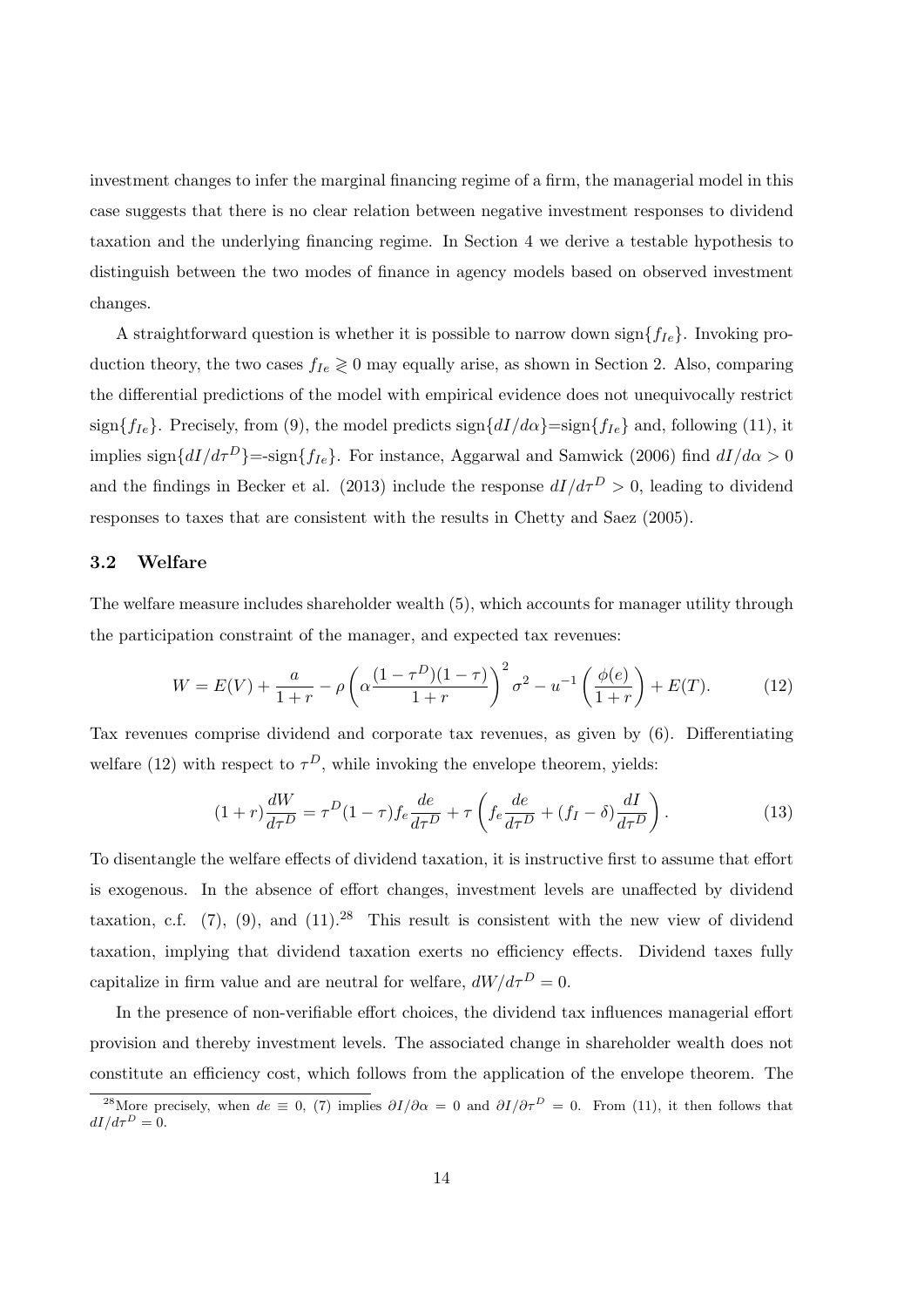incentive contract aligns incentives between shareholders and the manager such that investment levels are set so as to maximize shareholder wealth, c.f. (7). Hence, any tax-induced change in investments does not generate a first-order welfare loss. Possibly surprisingly, although effort choices do not maximize shareholder wealth (c.f. (8)), their first-order effect on shareholder wealth equally nullifies. Shareholders choose the sharing parameter  $\alpha$  and thereby the exposure of the manager to dividend taxes  $\alpha(1-\tau^D)$  optimally. As all effects of dividend taxes on effort work through the term  $\alpha(1-\tau^D)$ , shareholder wealth does not vary with effort (Chetty and Saez, 2010).<sup>29</sup> Hence, shareholder wealth is insulated from behavioral responses that follow from dividend taxation, although the tax aggravates the pre-existing investment and effort distortion.

Still, managerial effort changes introduce two sources of welfare variation. Effort drops in response to a higher tax rate and lowers dividend tax revenues (c.f. the first term in (13)). The dividend tax revenue term captures a negative fiscal externality that shareholders and the manager exert on the public budget through the choice of the incentive contract and the managerial choice of effort and investment. This effect in isolation indicates that dividend taxation incurs an efficiency cost when retained earnings are the marginal source of funds. It should be noted that as the investment policy maximizes firm value, the effect of investment changes on dividend tax revenues vanishes due to an application of the envelope theorem.

The dividend tax change 'spills over' to corporate tax revenues. Less effort lowers taxable corporate profits, as depicted by the first term in brackets in (13). Furthermore, depending on  $sign{f_{Ie}}$ , effort adjustments change investment incentives, which affects corporate tax revenue, as summarized by the second term in brackets in (13). For instance, when investments and effort are complements in production,  $f_{Ie} > 0$ , a higher dividend tax reduces investments, which adds to the efficiency costs of dividend taxation through its negative effect on corporate tax revenues. A reversed type of reasoning applies when  $f_{Ie}$  < 0. In this case, higher dividend taxes spur investments generating a positive effect on corporate tax revenues. As the investment response follows from effort changes and thereby is of second order compared to the effort response, the positive investment-related fiscal externality will most likely not compensate for the negative

$$
\frac{1}{1-\tau^D}\left((1-\alpha)\frac{(1-\tau^D)(1-\tau)f_e}{1+r}\frac{de}{d\alpha}-2\alpha\rho\left(\frac{(1-\tau^D)(1-\tau)}{1+r}\right)^2\sigma^2\right)\frac{d\alpha(1-\tau^D)}{d\tau^D}.
$$

Given the first-order condition for the choice of  $\alpha$  in (10), the partial effect of dividend taxation vanishes.

<sup>&</sup>lt;sup>29</sup>Differentiating (5) with respect to  $\tau^D$ , while accounting for (7) and (8), and noting  $\frac{de}{d\alpha} = (1 - \tau^D) \frac{de}{d\alpha(1 - \tau^D)}$ , the change in shareholder wealth (net of the mechanical tax effect which is neutral for efficiency) is given by: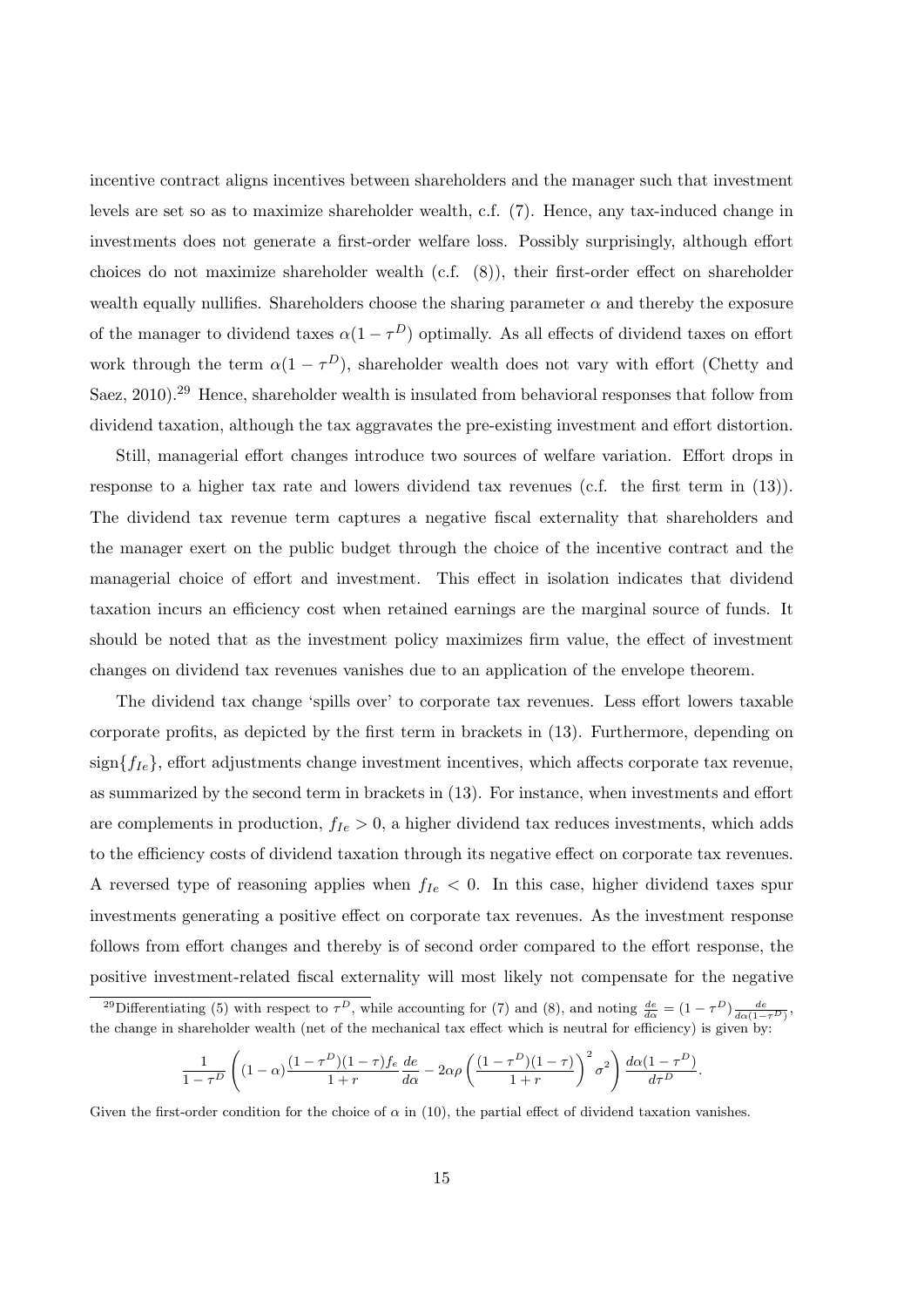fiscal externality on corporate tax revenues following from managerial effort provision.

Thus,

**Proposition 2:** Assume retained earnings are the marginal source of investment finance. Dividend taxation is not welfare neutral. It generates fiscal externalities through adjustments in managerial effort behavior, e, and the corporate investment level, I.

The welfare term (13) can be related to the discussion of income-shifting incentives and the associated welfare implications (Slemrod, 1995; Gordon and Slemrod, 2000).<sup>30</sup> Changes in the dividend tax affect incentives to remunerate the manager either through dividend payments or a wage payment a, and thereby to save on taxes levied on each of the two forms of remuneration.<sup>31</sup> Thus, income shifting might come at an efficiency cost. Precisely, the residually determined adjustment in  $\alpha$  (so as to satisfy the manager's participation constraint) is neutral for efficiency as it carries no behavioral responses. However, as captured by (13), the change in  $\alpha$  induces efficiency effects and the efficiency effects follow from effort as well as investment changes. The observation is different from the standard notion of how income shifting affects welfare. The latter is related to the mechanical shifting of income between different tax bases, most notably the dividend tax base and the wage tax base.<sup>32</sup>

### 4 Extensions

#### 4.1 Taxation of Equity-Based Incentive Wages

Recent tax policy discussions center on the issue of whether equity-based managerial wages should be taxed differently to general wage income. The proposed rationale is that equitybased wages might well influence managerial behavior in socially undesirable ways and a tax on managerial wages might at least partially correct for this (see, for instance, Benabou and Tirole, 2016; Murphy, 1999, and Piketty et al., 2014).<sup>33</sup>

 $30$ See Saez et al. (2012) for a survey of the literature.

<sup>&</sup>lt;sup>31</sup>We may extend the analysis to include a wage tax  $\tau^W$  on the fixed salary payment a to formally introduce different tax bases related to managerial pay.

 $32\text{We are able to replicate the standard mechanical income-shifting effect and its relevance for welfare by }$ assuming that tax revenues are not rebated in a lump-sum fashion, but through distortionary taxes. This implies multiplying tax revenues T in (12) by  $\lambda > 1$ , where  $\lambda$  captures the marginal cost of public funds with distortionary taxes.

<sup>&</sup>lt;sup>33</sup>For instance, the agency model abstracts from the effort that the manager might exert to improve his or her bargaining power in the wage negotiation process, as in Piketty et al. (2014). To capture this, we could introduce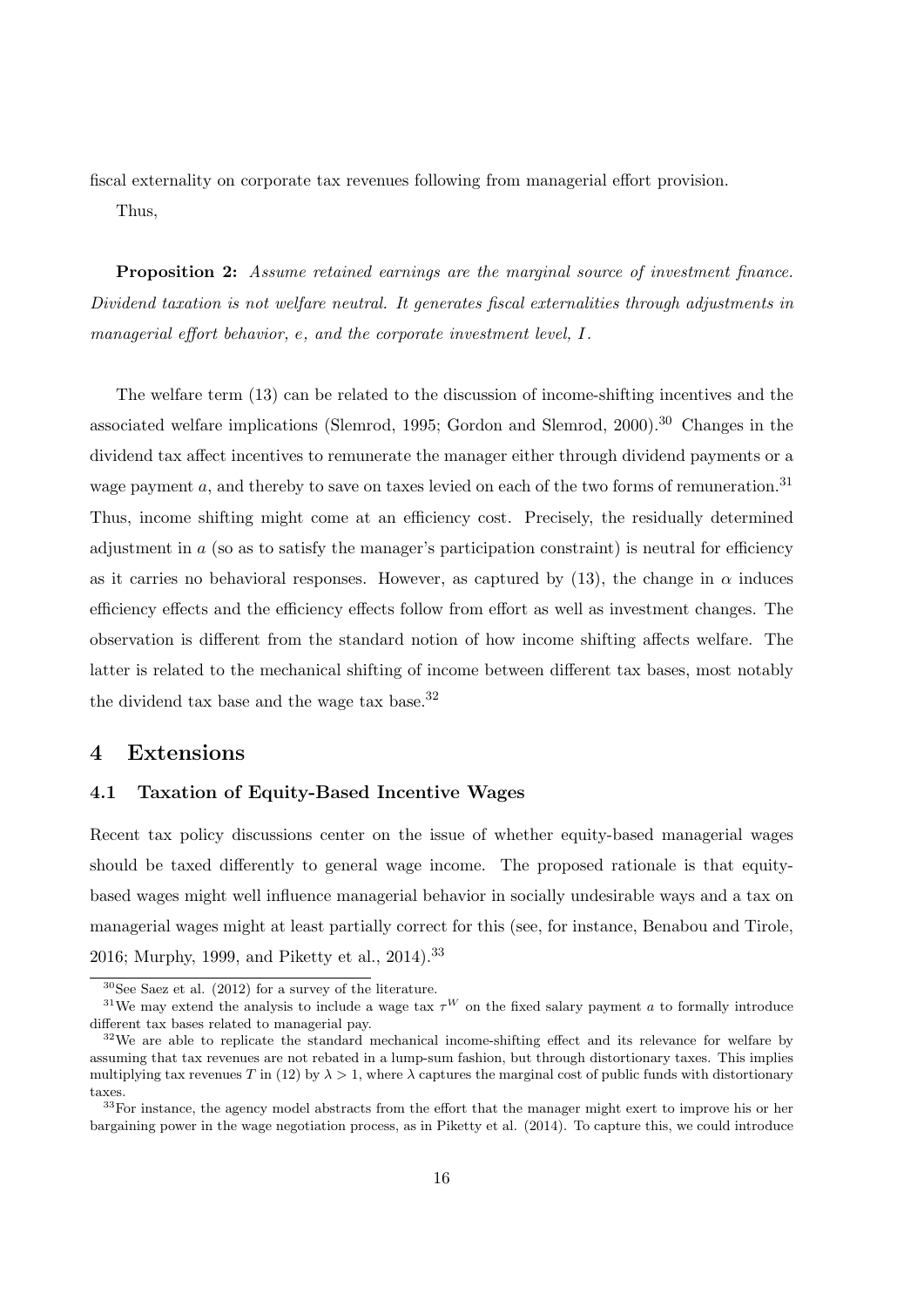In what follows, we assume that the equity-based incentive income of the manager is taxed at the personal income tax rate  $\tau^E$ . The net of tax income of the manager is  $w = (1 - \tau^E) \alpha V + \frac{a}{1 + \tau^E}$  $\frac{a}{1+r}$ . The expected utility of the manager is given by:

$$
E(U) = u\left((1 - \tau^E)\alpha E(V) + \frac{a}{1 + r} - \rho\left(\alpha \frac{(1 - \tau^E)(1 - \tau^D)(1 - \tau)}{1 + r}\right)^2 \sigma^2\right) - \frac{\phi(e)}{1 + r}.
$$
 (14)

From (14), we can conclude that conditional on  $\alpha$ , the two taxes  $\tau^E$  and  $\tau^D$  are equivalent in terms of their impact on the manager's choice of investment and effort. At the beginning of the first period, shareholders choose the incentive contract, and the manager accepts the incentive contract and works for the firm provided the participation constraint  $E(U) = 0$  holds. Inserting  $E(U) = 0$  into external shareholder wealth  $(1 - \alpha)E(V)$ , while noting (14), yields:

$$
(1 - \alpha)E(V) = E(V) + \frac{1}{1 - \tau^E} \left( \frac{a}{1 + r} - \rho \left( \alpha \frac{(1 - \tau^E)(1 - \tau^D)(1 - \tau)}{1 + r} \right)^2 \sigma^2 - u^{-1} \left( \frac{\phi(e)}{1 + r} \right) \right).
$$
\n(15)

Maximizing (15) with respect to the sharing parameter  $\alpha$ , while applying the envelope theorem, the first-order condition is as follows:

$$
(1 - \alpha) \frac{(1 - \tilde{\tau})f_e}{1 + r} \frac{de}{d\alpha} = 2\alpha\rho \left(\frac{1 - \tilde{\tau}}{1 + r}\right)^2 \sigma^2,\tag{16}
$$

where  $1 - \tilde{\tau} = (1 - \tau^D)(1 - \tau^E)(1 - \tau)$ . It becomes evident from the optimality condition that shareholders perceive the dividend tax  $\tau^D$  and personal income tax  $\tau^E$  as equivalent tax instruments. This might be surprising as the personal income tax only applies to the manager. However, shareholders become residual claimants and residually receive all utility gains above the reservation utility. Effectively, the personal income tax becomes a tax on shareholder wealth and is equivalent to the dividend tax  $\tau^D$  in its effect on the sharing parameter in the incentive contract. Combining this insight with the previous conditional equivalence results, which relate to the tax effect on investments and effort for a given value of  $\alpha$ , the two tax instruments become equivalent in terms of their implications for manager and shareholder behavior, and thus also in terms of their effects on welfare.<sup>34</sup> As a consequence, the model predicts that a special tax

a decision stage prior to the choice of the incentive contract, at which point the manager might take actions to improve the outside option  $\overline{U}$  (normalized at zero in the model). As such, total wage income increases. The effort related to this activity is socially wasteful as it only influences the distribution of payoffs between the manager and shareholders. The extension will not change the basic finding of this section. A formal analysis is available upon request.

<sup>&</sup>lt;sup>34</sup>Note the relevant welfare measure now comprises private welfare (15) plus tax revenues (6), which needs to be augmented by the tax payment  $\tau^E \alpha V$ .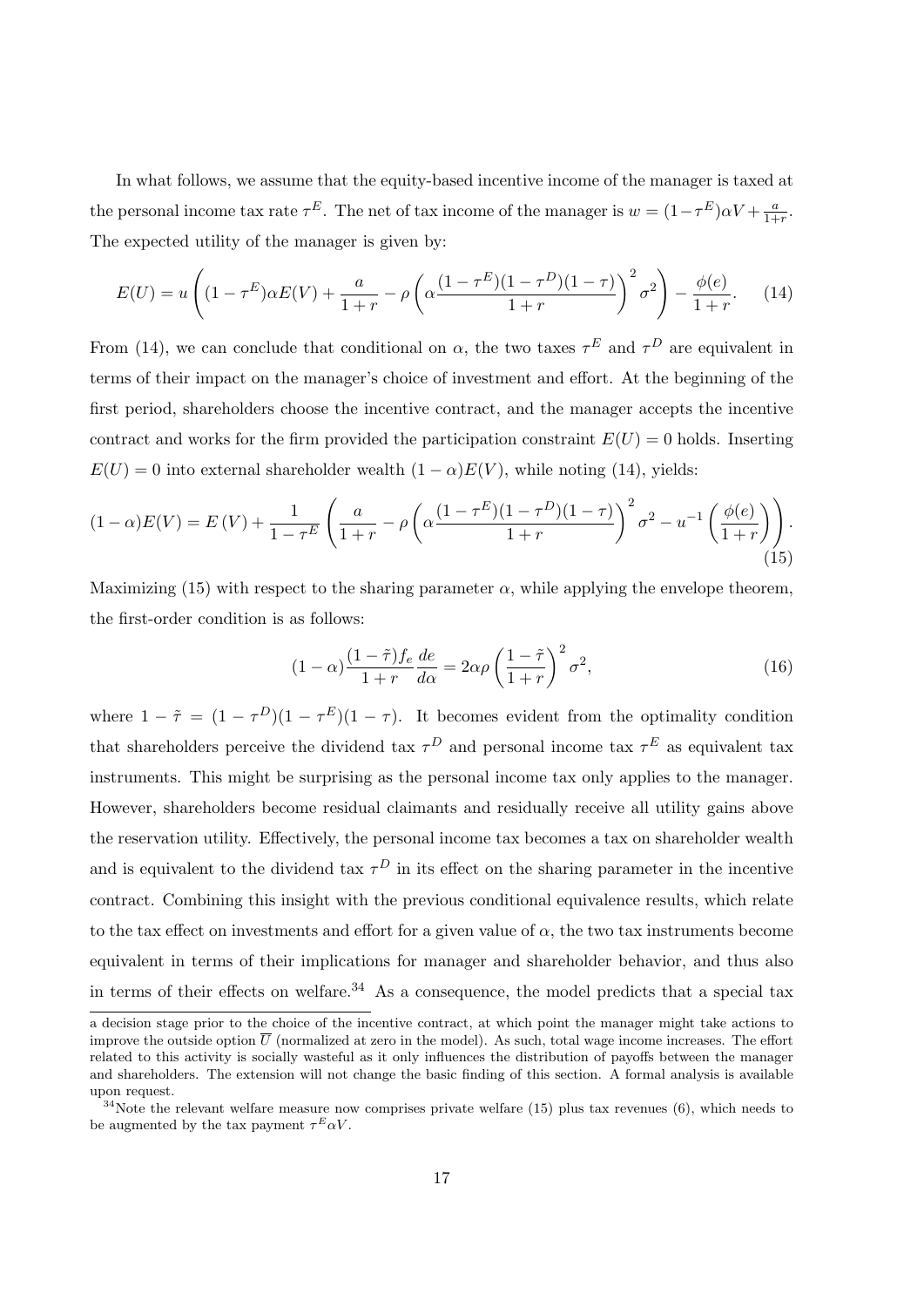on the equity-based wage of the manager is redundant and the same efficiency effects can be achieved through the general dividend tax  $\tau^D$ .

Thus,

Proposition 3: Assume equity-based incentive income of the manager is taxed at the personal income tax rate  $\tau^E$ , while dividend income of external shareholders is taxed at the rate of tax  $\tau^D$ . The two tax instruments  $\tau^D$  and  $\tau^E$  have identical effects on incentive contracting, managerial effort choices and investment levels. Thereby,  $\tau^D$  and  $\tau^E$  are equivalent in their effects on welfare.

A natural question is the extent to which the equivalence result carries over to other forms of managerial wage determination, such as Nash bargaining.<sup>35</sup> To analyze the issue, we use the set up adopted above and modify the way the sharing rate  $\alpha$  is chosen. With Nash bargaining, the sharing rate is determined by maximizing the product of the manager utility and shareholder utility (net of the value of the respective outside option). From  $(2)$ , shareholder utility  $(1 \alpha$ ) $E(V)$  is a fraction  $(1 - \tau^D)$  of the received stream of dividend payments when the firm uses retained earnings as the marginal source of funds. The term  $(1 - \tau^D)$  scales the product of the two utilities, but will not change the bargaining outcome. In contrast, the dividend tax and personal income tax influence manager utility through the tax term  $(1 - \tau^D)(1 - \tau^E)$ .<sup>36</sup> Given the additive structure of manager utility  $E(U^M) = E(u(w)) - \frac{\phi(e)}{1+r}$  $\frac{\varphi(e)}{1+r}$ , the tax term will not factor out of manager utility and will thereby influence the bargaining solution. The two tax instruments  $\tau^D$  and  $\tau^E$  are thus equivalent in determining the Nash bargaining outcome, and also in their direct effects on investment and effort (c.f.  $(14)$ ). See Appendix A.2 for a more formal analysis of this issue.

#### 4.2 New Share Issues

Firms might not have sufficient internal funds to finance investments, and therefore might resort to new share issues as the marginal source of funds. This might particularly apply to newly created, immature firms that are still in the growth phase. Such firms have not accumulated

 $35$ See Kleven et al. (2014) for a recent application of the widely used approach in the context of top-income earners.

<sup>&</sup>lt;sup>36</sup>This insight holds for different specifications of the outside option of shareholders, including the scenario that the manager is indispensable to the firm  $(\overline{U}^S = 0)$  and that shareholders will have to find a replacement for the manager when negotiations break down, who then runs the firm, possibly at a reduced firm value.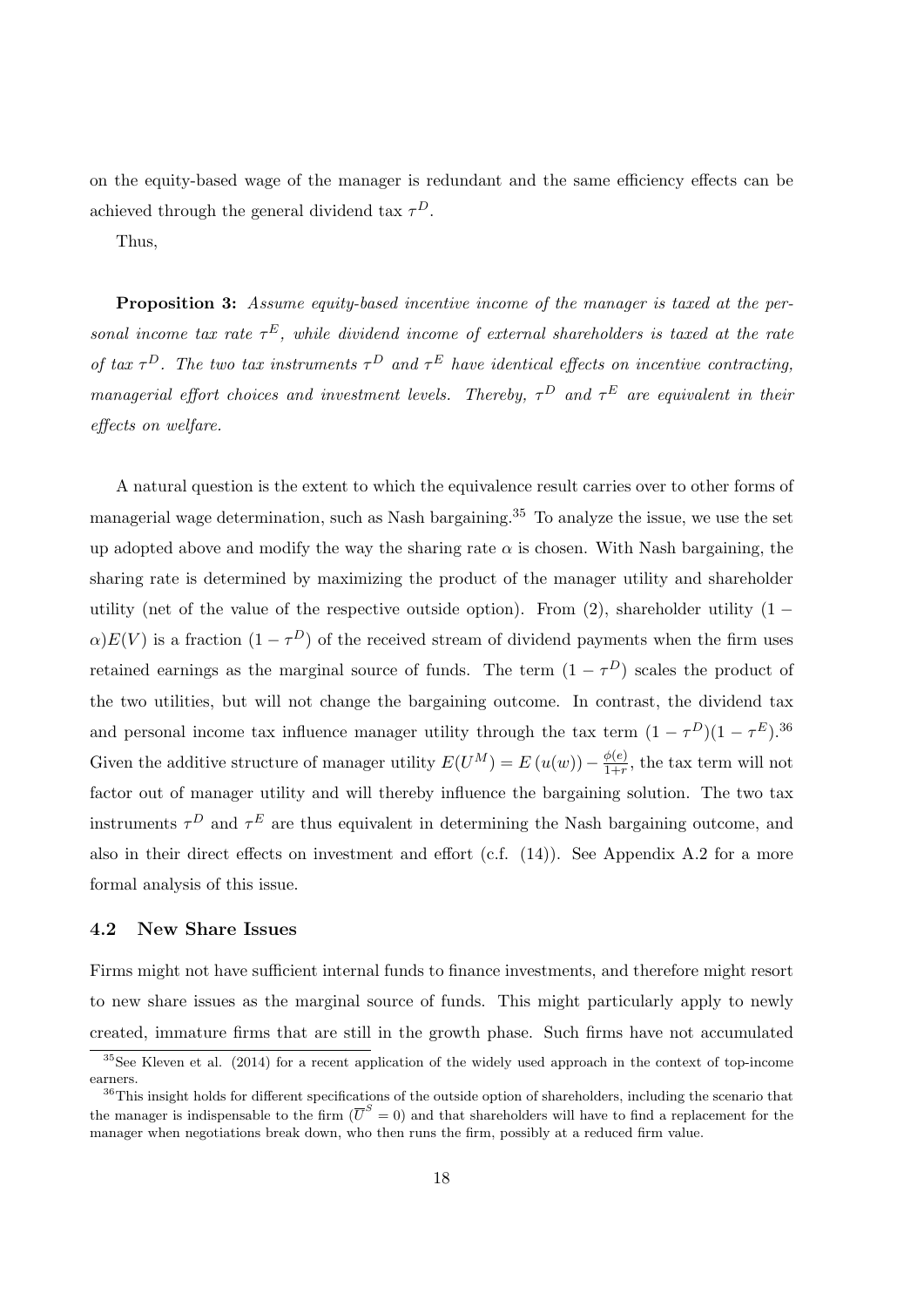a sufficient amount of retained earnings to finance investments and thus rely predominantly on external equity finance. This mode of financing marginal investments underlies the old view of dividend taxation (Harberger, 1962; Poterba and Summers, 1985).

With new share issues in the first period, we have  $V_1^N > 0$  and  $D_1 = 0$ . Noting that the firstperiod resource constraint becomes  $D_1 = X - I + V_1^N = 0$ , the manager's choice of investment satisfies the following:

$$
I: \quad \alpha \left( -1 + \frac{(1 - \tau^D)((1 - \tau)f_I + \tau \delta + 1 - \delta)}{1 + r} \right) = 0. \tag{17}
$$

The first-order condition (17) differs from (7). Intuitively, the government shares in the return to investment, but provides no subsidy to the costs of equity investments. Thereby, the dividend tax undermines investment incentives, conditional on effort. The distortion arising from the asymmetric tax treatment mirrors the old view of dividend taxation. Different to investment choices, the first-order condition for managerial effort choices continues to be given by (8).

Two implications are noteworthy at this point. First, in the case of external equity finance, dividend taxes influence investment behavior not only indirectly through effort changes, but also directly. Compared to the situation with retained earnings as the marginal source of funds, the direct effect downwardly influences the investment response  $dI/d\tau^D$ . As such, even when investments and effort are substitutes in production  $(f_{Ie} < 0)$ , the investment response to dividend taxation might be negative in sign. Second, and related to the previous observation, the tax-induced investment response can take any sign. This finding argues against the ability to infer the firm's financing regime from observed investment behavior as is feasible in the case of the neoclassical model of firm behavior. Recall, in the latter model, a negative investment change in response to dividend taxation is consistent with the use of new share issues as the marginal source of funds. In contrast, investments do not vary with dividend taxes when retained earnings finance investments at the margin. The agency model nevertheless offers some guidance on the ability to infer the mode of financing based on the firm's investment response. Key to the identification is the finding that equity-based incentive pay  $\alpha$  and the dividend tax factor  $1-\tau^D$  exert the same impact on investments that are financed out of retained earnings, while  $\alpha$ and  $1-\tau^D$  differentially affect investments financed through new share issues.<sup>37</sup> More precisely, from (7) and (8), the term  $\alpha(1-\tau^D)$  summarizes the effect of the sharing parameter and the

<sup>&</sup>lt;sup>37</sup>The empirical relevance of the two determinants,  $\tau^d$  and  $\alpha$ , for investment behavior is frequently analyzed, albeit separately. See Yagan (2015) and Aggarwal and Samwick (2006) as well as the literature cited therein.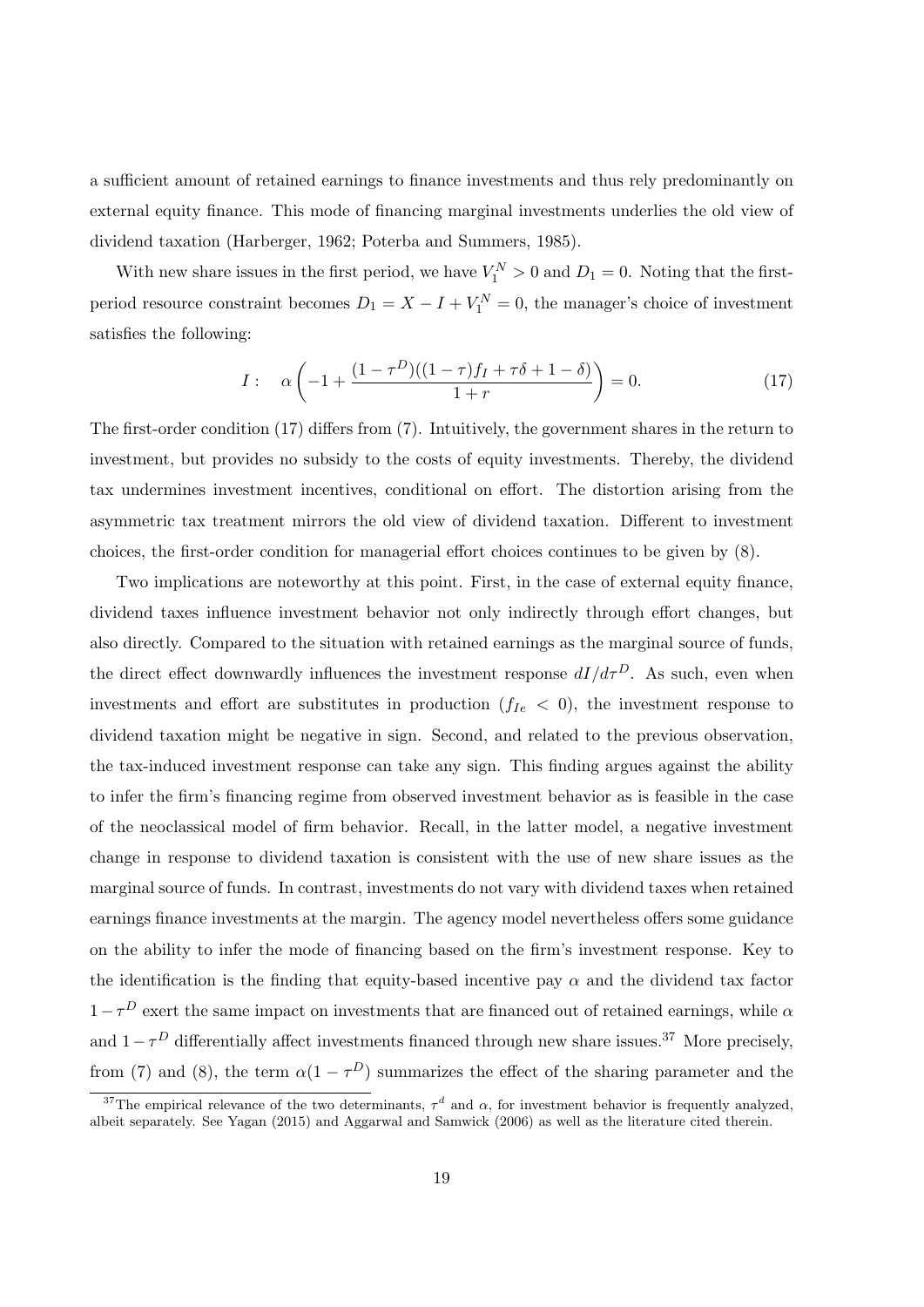dividend tax on investment and effort choices when retained earnings are sufficient to finance investment outlays. Intuitively, the incentive contract and the dividend tax base depend on the same set of variables, which includes the equity costs of investment and the profit net of corporation tax. With new share issues, the equity costs of investment are excluded from the dividend tax base, but the incentive contract still depends on these costs (c.f. (7) and (17)). It follows that investments respond more strongly to tax changes than to changes in the sharing parameter. Hence, using superscripts re and nsi for retained earnings and new share issues as the marginal source of finance, we find:

$$
\frac{\partial I^{re}}{\partial \alpha} = \frac{\partial I^{re}}{\partial (1 - \tau^D)} \quad \text{and} \quad \frac{\partial I^{nsi}}{\partial \alpha} > \frac{\partial I^{nsi}}{\partial (1 - \tau^D)}.
$$
\n(18)

Inferring the marginal source of funds from (18) is informative in corporate agency models (as in neoclassical models of firm behavior). With new share issues rather than retained earnings, the investment level is not only more downward pressured (c.f. (7) and (17)), but also the excess burden measure qualitatively differs. Differentiating welfare (12) with respect to  $\tau^D$ , while invoking the envelope theorem, yields:

$$
(1+r)\frac{dW}{d\tau^D} = (1-\alpha)(1-\tau^D)(1-\tau)f_e\left(\frac{\partial e}{\partial \tau^D} + \frac{\alpha}{1-\tau^D}\frac{\partial e}{\partial \alpha}\right) + \tau^D(1-\tau)f_e\frac{de}{d\tau^D} + \tau\left(f_e\frac{de}{d\tau^D} + (f_I - \delta)\frac{dI}{d\tau^D}\right),
$$
(19)

where the first-order condition  $(10)$  has been used to rearrange terms.<sup>38</sup> The welfare effect (19) differs from (13) by the first line that captures the effect of a higher  $\tau^D$  on shareholder wealth. It follows from the counteracting influence of the sharing rate and the dividend tax rate on managerial effort. With retained earnings as the marginal source of funds, managerial investment and effort depend on  $\alpha(1-\tau^D)$ . As shown above, when  $\alpha$  is optimized, the two counteracting effects offset each other and changes in  $\tau^D$  have no effect on shareholder wealth, despite of the pre-existing distortion in managerial behavior.<sup>39</sup> Differently, with new share issues managerial behavior does not depend on  $\alpha(1-\tau^D)$ , but distinctly on its subcomponents  $\alpha$  and  $\tau^D$ . Since dividend taxation becomes more distortionary for managerial behavior as compared to a reduction in the sharing rate  $\alpha$ , it is the negative tax effect on effort that dominates in the overall impact of dividend taxation on shareholder wealth.

<sup>&</sup>lt;sup>38</sup>With both modes of financing marginal investments, the first-order condition for  $\alpha$  is (10).

<sup>&</sup>lt;sup>39</sup>In this case,  $\partial e/\partial \tau^D = -\alpha/(1-\tau^D)\partial e/\partial \alpha$  and, as a consequence, the bracketed term in the first line of (19) vanishes.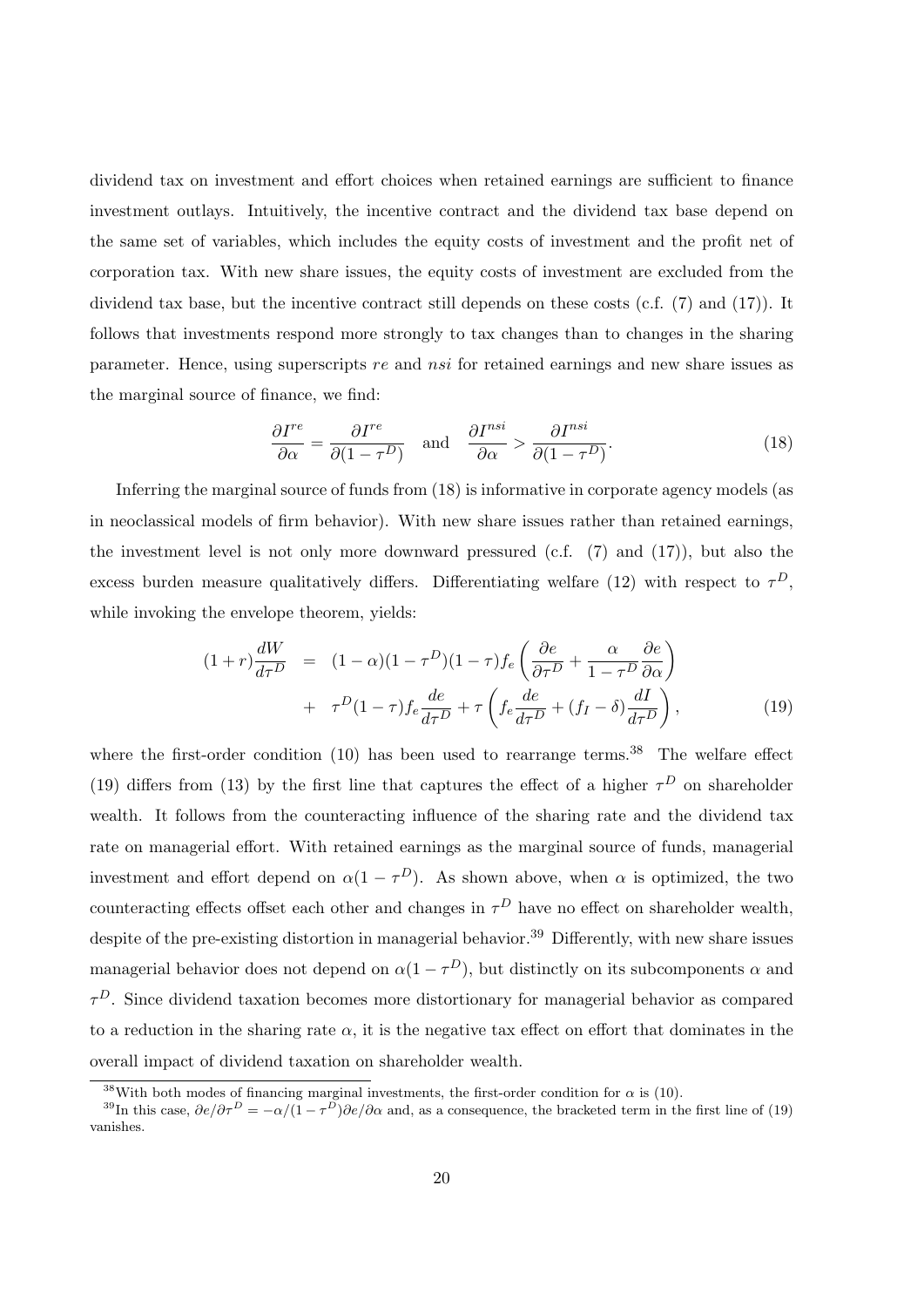Thus,

Proposition 4: Consider the firm uses new share issues to finance investments. Different to the situation with retained earnings as the marginal source of finance,

(i) changes in the sharing rate  $\alpha$  and the dividend tax  $\tau^D$  have different effects on investment levels, i.e.  $\partial I^{nsi}/\partial \tau^D < \partial I^{nsi}/\partial \alpha$ , which provides a testable implication to infer the mode of investment finance, and

(ii) dividend taxation induces a first-order welfare loss through its negative effect on shareholder wealth.

The suggested identification in (18) relies on general features of the incentive contract and the definition of the dividend tax base. Thus, it does not only apply to quiet-life agency models, but also to free cash flow models (Jensen,  $1986$ )<sup>40</sup> and models of managerial overconfidence (Malmendier and Tate,  $2005)^{41}$ , two further prominent types of corporate agency models. In these models, the sharing parameter applies to all corporate distributions. The dividend tax base includes all distributions when retained earnings are used at the margin, but excludes the costs of investment when new share issues are the marginal source of funds.

The negative effect of dividend taxes on shareholder wealth in (19) only nullifies when shareholders directly determine the level of investment and thereby the amount of new share issues, as in Chetty and Saez (2010). In this situation, shareholders choose  $V_1^N$  along with  $\alpha$ , while the manager only selects the effort level that then depends on  $\alpha(1-\tau^D)$ , c.f. (8). Since the optimal level of  $V_1^N$  and  $\alpha$  maximize shareholder wealth and shareholders can neutralize the effect of changes in  $\tau^D$  on  $\alpha(1-\tau^D)$  (and thereby on e) by adjustments in  $\alpha$ , shareholder wealth is insulated from dividend tax changes. $42$ 

<sup>&</sup>lt;sup>40</sup>In these models, shareholders and managers disagree on the amount of cash flow that is distributed to shareholders. Empire-building managers have a preference for keeping cash in the firm, which allows them to finance projects earning low returns which otherwise would not be funded by shareholders or equity markets. For instance, see Kanniainen (1999), Chetty and Saez (2010) and Koethenbuerger and Stimmelmayr (2014) for an analysis of tax policy in this type of corporate agency model.

 $41$ In models of managerial overconfidence, the non-congruence of interests between shareholders and managers is related to the too optimistic beliefs managers have with respect to the desirability of investment projects.

 $^{42}{\rm A}$  formal treatment of this extension is available upon request.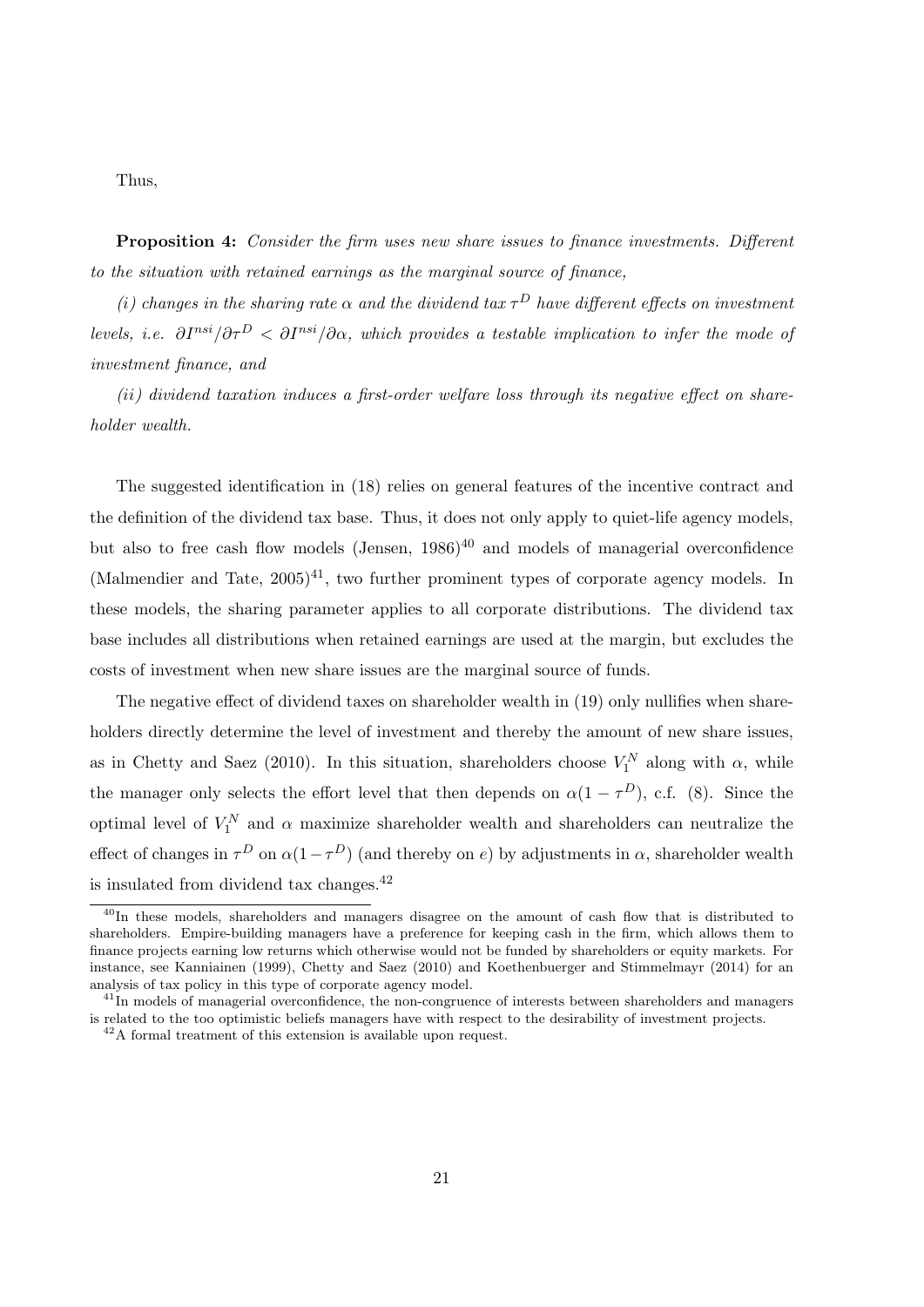#### 4.3 Efficiency Neutral Investment Responses

A common prediction of existing analyses of dividend taxes is that investment responses are a sufficient statistic for the welfare effects of dividend taxation (Auerbach, 2002; Chetty and Saez, 2010). In this section we revisit the finding. As shown above, the efficiency effects of dividend taxes are also related to the fiscal effects of investment responses and this effect emerges when dividend taxes and corporate taxes are levied simultaneously, as typically observed in practice. Corporate taxation generally discourages investments unless the cost of investment is fully tax deductible, as offered by e.g. an R-based cash flow tax and an allowance for corporate equity (ACE) system - two frequently discussed and probed variants of a tax system that entail a full deduction of investment cost.<sup>43</sup> The importance of the tax treatment of the cost of investment for economic efficiency is not restricted to corporate taxation, but also carries over to dividend taxation. To show this, we consider an R-based cash flow tax in the model.<sup>44</sup> The tax system alters total tax revenues to

$$
T = \tau^{D} \left( D_{1} + \frac{D_{2}}{1+r} \right) + \tau \left( -I + \frac{f(I, e) - a}{1+r} + \frac{(1-\delta)I}{1+r} \right). \tag{20}
$$

The first and third terms in the second brackets are new. They represent the tax deductibility of the costs of investment and the inclusion of the proceeds of liquidation in the corporate tax base. We start out with the assumption that retained earnings are sufficiently available to finance investments. Noting that first-period dividends become  $D_1 = X - (1 - \tau)I \geq 0$ , the manager's choice of investment satisfies the following:

$$
I: \quad \alpha(1-\tau^D)(1-\tau)\left(-1+\frac{f_I+1-\delta}{1+r}\right)=0 \quad \Leftrightarrow \quad f_I=r+\delta,\tag{21}
$$

while managerial effort choices still follow from (8). The tax system treats the investment cost and benefits symmetrically, leaving the investment choice undistorted. Conditional on effort choices, investment levels are insulated from corporate taxation as well as dividend taxation. However, from (8) and (21), dividend taxation undermines managerial effort provision, and depending on sign ${f_{Ie}}$ , this 'spills over' to the investment choice, as before. As such, effort levels

<sup>&</sup>lt;sup>43</sup>The issue of whether this cost should be fully tax deductible is central to tax reform discussions in many countries (for instance, see Auerbach et al., 2010).

<sup>&</sup>lt;sup>44</sup>The two corporate tax systems are equivalent in the current setting. They only differ with respect to the timing of the reimbursement of the full cost of investment. The R-based cash flow tax offers an immediate write-off of the investment, coupled with the taxation of liquidation proceeds. The ACE system offers a tax deductibility of the cost of investment finance, combined with a depreciation allowance, after the investment has been made (Boadway and Bruce, 1984; Devereux and Freeman, 1991).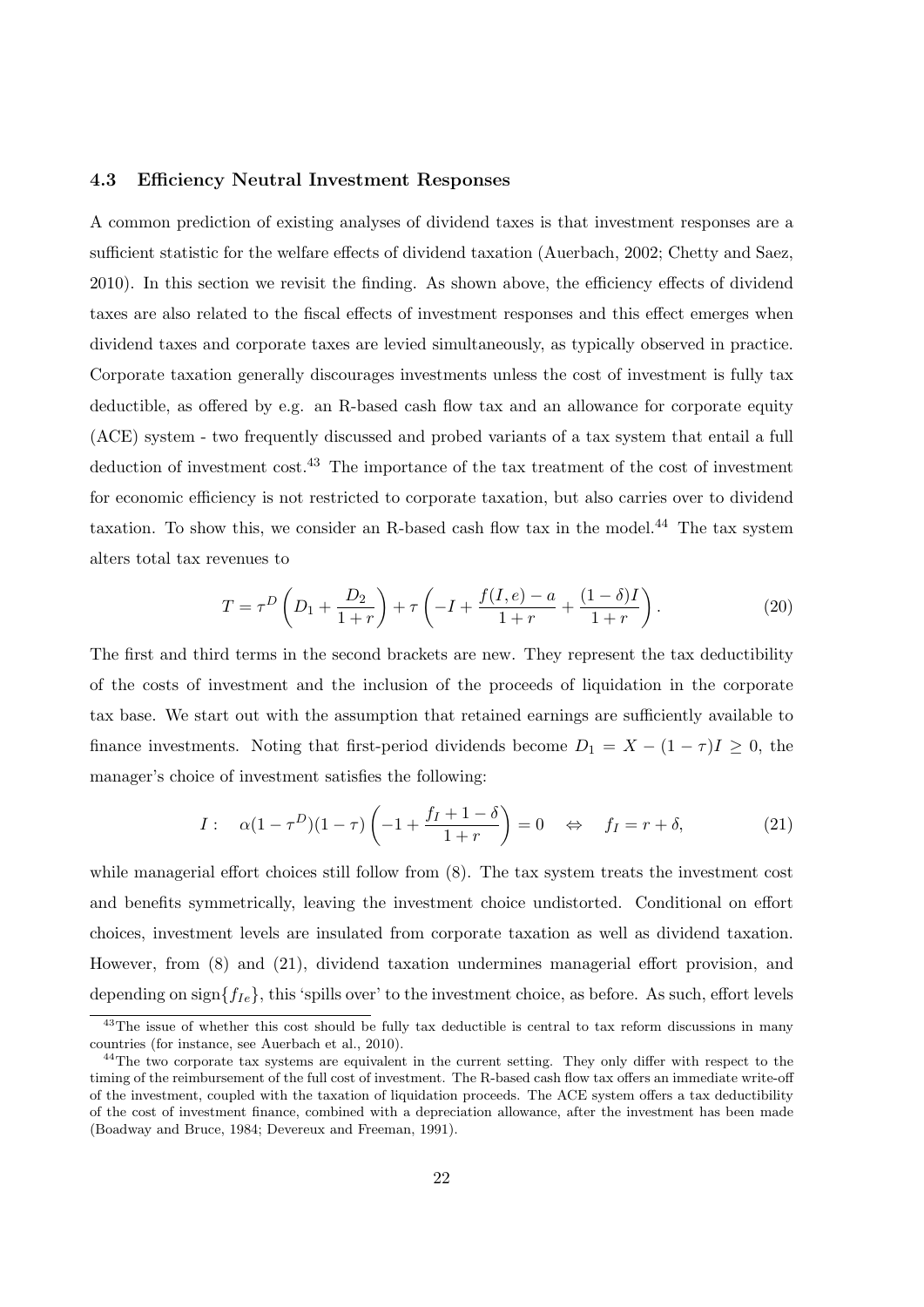are negatively related to dividend taxes and the associated tax-induced investment response depends on sign $\{f_{Ie}\}.$ 

Using (12) and (20) and applying the envelope theorem, we find:

$$
(1+r)\frac{dW}{d\tau^D} = \tau^D (1-\tau) f_e \frac{de}{d\tau^D} + \tau \left( \underbrace{(f_I - r - \delta)}_{H} \frac{dI}{d\tau^D} + f_e \frac{de}{d\tau^D} \right).
$$

From (21) we obtain  $f_I = r + \delta$ , which implies that the effect of investments on corporate tax revenues vanishes. This finding might be surprising, given that investments change with dividend taxation. However, the manager symmetrically participates in all benefits and costs of investments through the incentive contract, which at the margin insulates tax revenues and thereby welfare from investment changes.<sup>45</sup> The dividend tax influences effort and this behavioral response is sufficient to calculate the efficiency costs of dividend taxation. The welfare neutrality of investment responses is different from the new view of dividend taxation where the retention of profits implies a re-timing of dividend taxation and, thus, the dividend tax does not influence investment levels.<sup>46</sup>

When investments are financed by new share issues, the marginal welfare measure above needs to be augmented by the shareholder wealth effect of dividend taxation, which is captured by the first line in (19). The effect depends on effort changes, but not on investment responses. Hence, the welfare neutrality of investment responses continues to hold. Intuitively, the neutrality finding relies on the symmetric way the corporate tax system treats the investment cost and the return to investment and this applies independently of the source of investment finance.

In sum,

Proposition 5: Assume the tax system provides a symmetric treatment of the proceeds of investment and the cost of investment. Although the investment level changes with dividend taxes, the sign of the investment response has no implications for welfare. The welfare costs of dividend taxation are only related to the distortion in managerial effort provision.

<sup>45</sup>As before, private welfare is insulated from tax-induced investment changes, which is an implication of the envelope theorem.

<sup>&</sup>lt;sup>46</sup>Precisely, absent agency conflicts, (21) implies  $dI/d\tau^D = 0$ . Using (22), the welfare change is  $dW/d\tau^D = 0$ .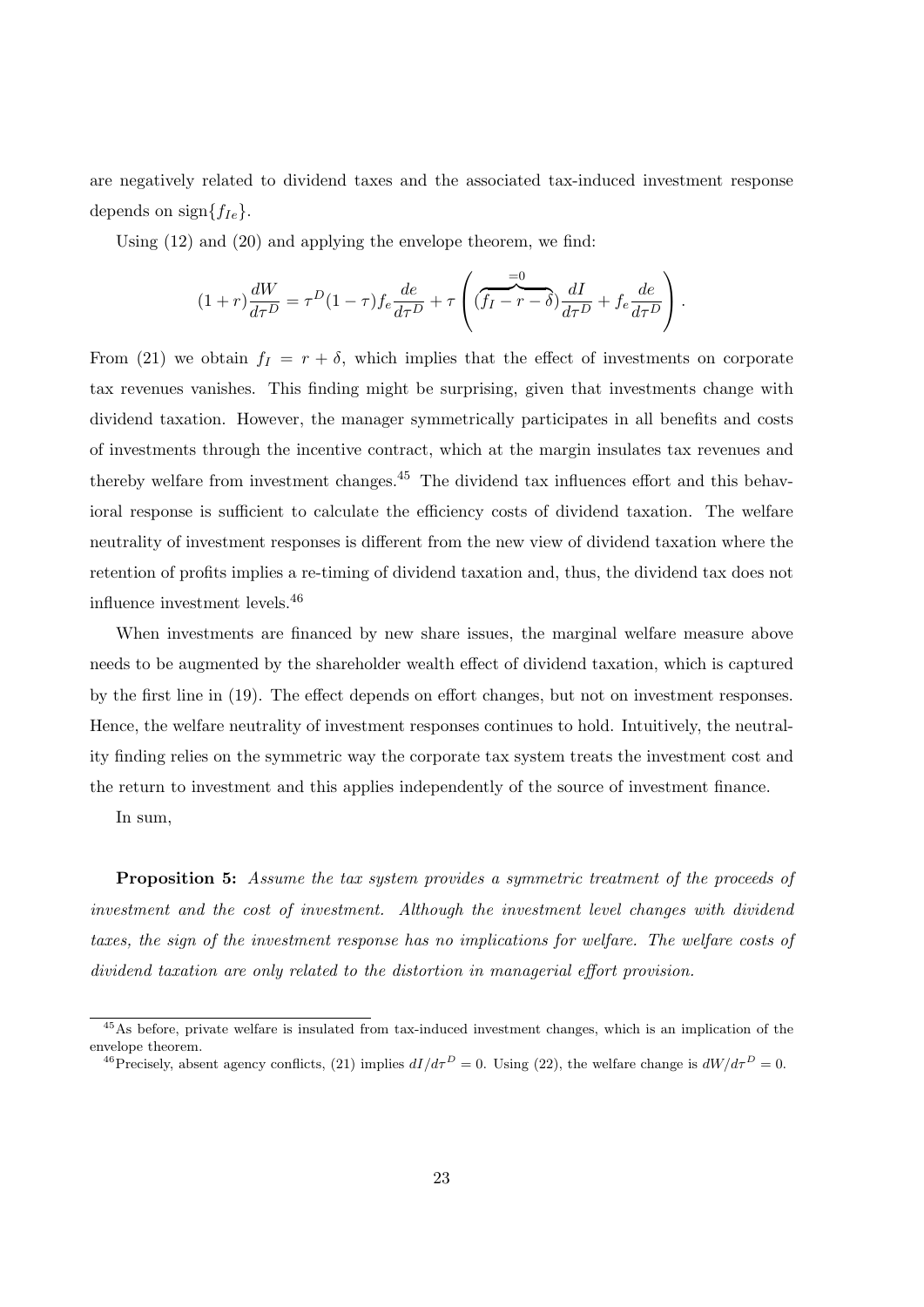# 5 Discussion

A considerable body of literature has evaluated the validity of the old view and new view of dividend taxation, using a variety of methods to determine the impact of dividend taxation on corporate investment and distributions. Depending on data availability and the methods applied, some analyses determine the marginal source of finance, and based on the diverging predictions of the two views, infer the efficiency effects of dividend taxation. Alternatively, studies have tested the implications of either dividend taxes for corporate payout and investment behavior, or of investment changes for distributions, and infer the marginal source of funds from these responses (see Auerbach, 2002, for an overview of the literature).<sup>47</sup> The two methods are informative in different ways in terms of the efficiency effects of dividend taxation in the corporate agency model. Knowing the marginal source of funds is informative in itself, but it is not sufficient to draw conclusions concerning dividend tax neutrality. When investments are financed out of retained earnings, dividend taxation might also change investment incentives, yielding observable investment responses to taxes that are opposite to the predictions of the two views. For instance, investments might be unresponsive to dividend taxation with new share issues at the margin (provided  $f_{Ie} < 0$ )<sup>48</sup>, while they affect new investments that are financed by retained earnings. Conversely, empirical estimates of dividend tax effects on investments cannot be connected in a straightforward manner to a financing regime. Dividend taxes might well distort investment levels downward under either source of finance. However, the agency model provides auxiliary predictions which make it possible to infer the financing regime based on empirically observed investment behavior. With retained earnings as the marginal source of funds, investment responses to dividend taxes and to the performance-related sensitivity of managerial wages ( $\alpha$  in our model) are identical, while the two responses differ with new share issues as the marginal source of funds (c.f. (18)).

The agency model and the neoclassical model of firm behavior generate identical qualitative implications for the differential response of investments in a retained earnings  $(re)$  vs. new share

 $47$ For instance, to infer the source of funds for investments, Auerbach and Hasset (2002) look at the sensitivity of dividend payments to investments. They make use of the testable prediction that under the new view, dividends are residually determined and decline as investment spending increases, whereas investments have no immediate impact on distributions under the old view. Poterba and Summers (1985) estimate investment equations based on Tobin's q-theory of investment, which includes the new and old views as special cases. Poterba (2004) analyzes corporate payout policies to disentangle the empirical relevance of the two views and Chetty and Saez (2005) investigate how dividend payments change with dividend taxes.

<sup>&</sup>lt;sup>48</sup>In this case, the investment response is ambiguous in sign and a zero investment response might be observed in aggregate.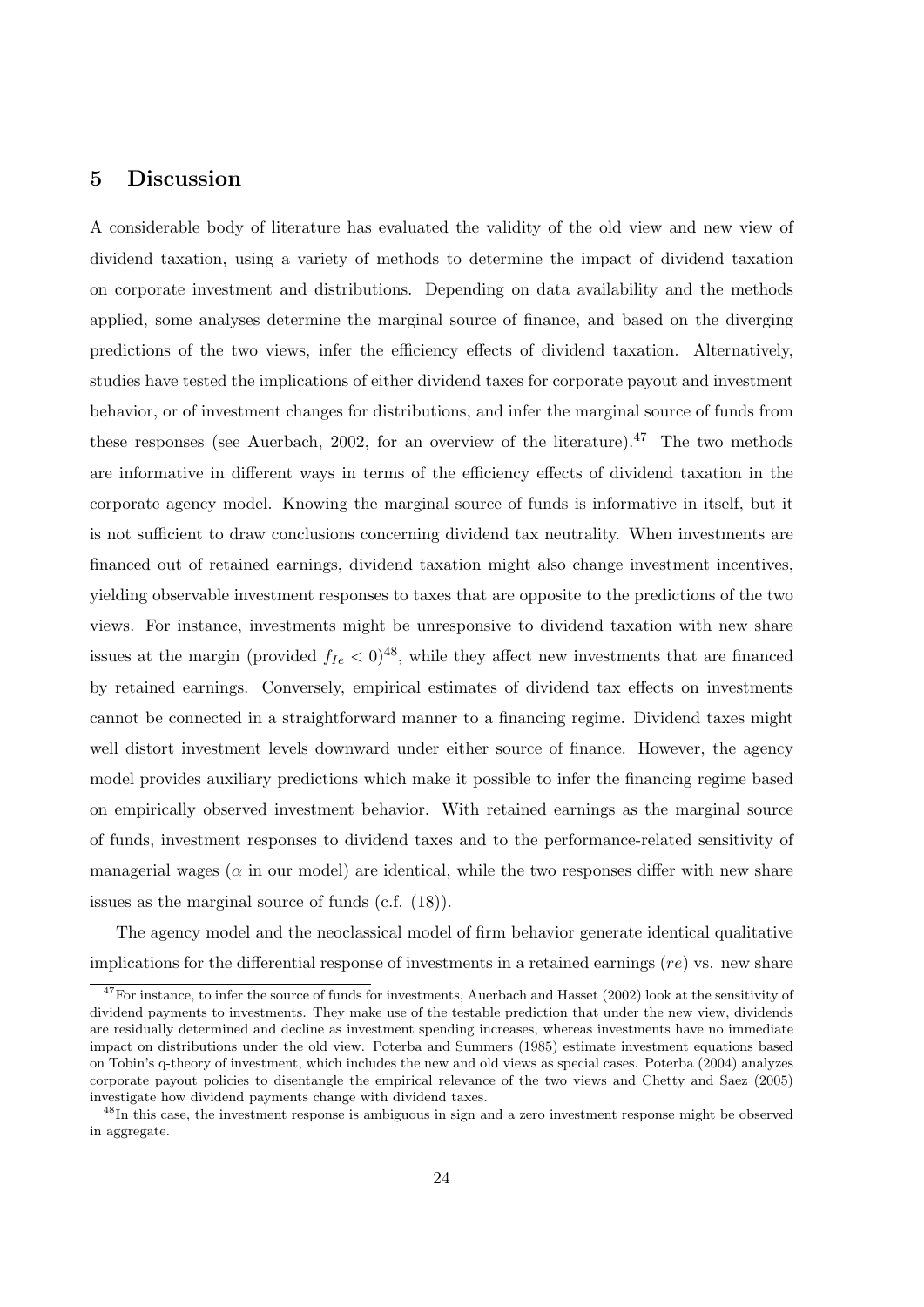issues (nsi) regime. In both models, the difference  $I^{re} - I^{nsi}$  is increasing in the dividend tax.<sup>49</sup> Some empirical analyses use such relative responses as the outcome variable. For instance, Becker et al. (2013) and Alstadsæter et al. (2017) divide the firm sample into firms that are likely to use new share issues or retained earnings to finance new investments (proxied by the access to equity markets or by cash holdings) and relate the tax-induced investment response of the two firm groups to each other. They find that the empirically observed relative investment changes are generally negative in sign, and thus consistent with the old and new views of dividend taxation. Against the background of this paper, their findings can be interpreted more broadly as there is also a carry over to the agency model of firm behavior. Unfortunately, the differential response tends not to be sufficient to calculate the efficiency costs of dividend taxation in the agency model. It generally requires knowledge of investment responses under each of the two financing regimes. The information can be inferred from the relative investment response in the neoclassical model of firm behavior, but less so in agency models as investments change under both modes of finance.<sup>50</sup> Interestingly, in an environment in which firms are pre-clustered in groups according to their presumed marginal source of funds (as in Becker et al., 2013, for instance), the auxiliary prediction (18) suggested in this paper might be useful to verify the consistency of the pre-assignment of firms with the essence of a large class of corporate agency models.

Alstadsæter et al. (2017) found relative dividend payouts  $D^{re} - D^{nsi}$  increased after a dividend tax reduction in Sweden. This response is consistent with predictions of the model with perk investments in Chetty and Saez (2010) and of the current model with productive investments, provided  $f_{Ie} < 0$ . Key to the explanatory power of the two models is the prediction that dividend taxes increase investment outlays and thereby decrease instantaneous dividend payouts  $D^{re}$  of firms with a sufficient amount of retained earnings, while naturally leaving instantaneous payouts  $D^{nsi}$  at a zero level. The efficiency implications of investment responses underlying a rise in dividend payouts in the two models differ however. More perks lower efficiency, while more productive investment enhances the efficiency of resource allocation, a differential prediction which renders the welfare interpretation of the empirical findings in Alstadsæter et al.

<sup>&</sup>lt;sup>49</sup>In the neoclassical model the differential investment response follows from the dividend tax neutrality under the new view of dividend taxation, that is, changes in the investment difference  $I^{re} - I^{nsi}$  are exclusively related to changes in  $I^{nsi}$ . In the agency model in this case, the difference in responses qualitatively follows from the direct negative effect the dividend tax has on investments when new share issues are used at the margin (c.f.  $(7)$ ) and (17)).

<sup>&</sup>lt;sup>50</sup>In the neoclassical model,  $I^{re} - I^{nsi}$  only changes because of the response in  $I^{nsi}$ , i.e.,  $dI^{nsi}/d\tau^D < 0$ .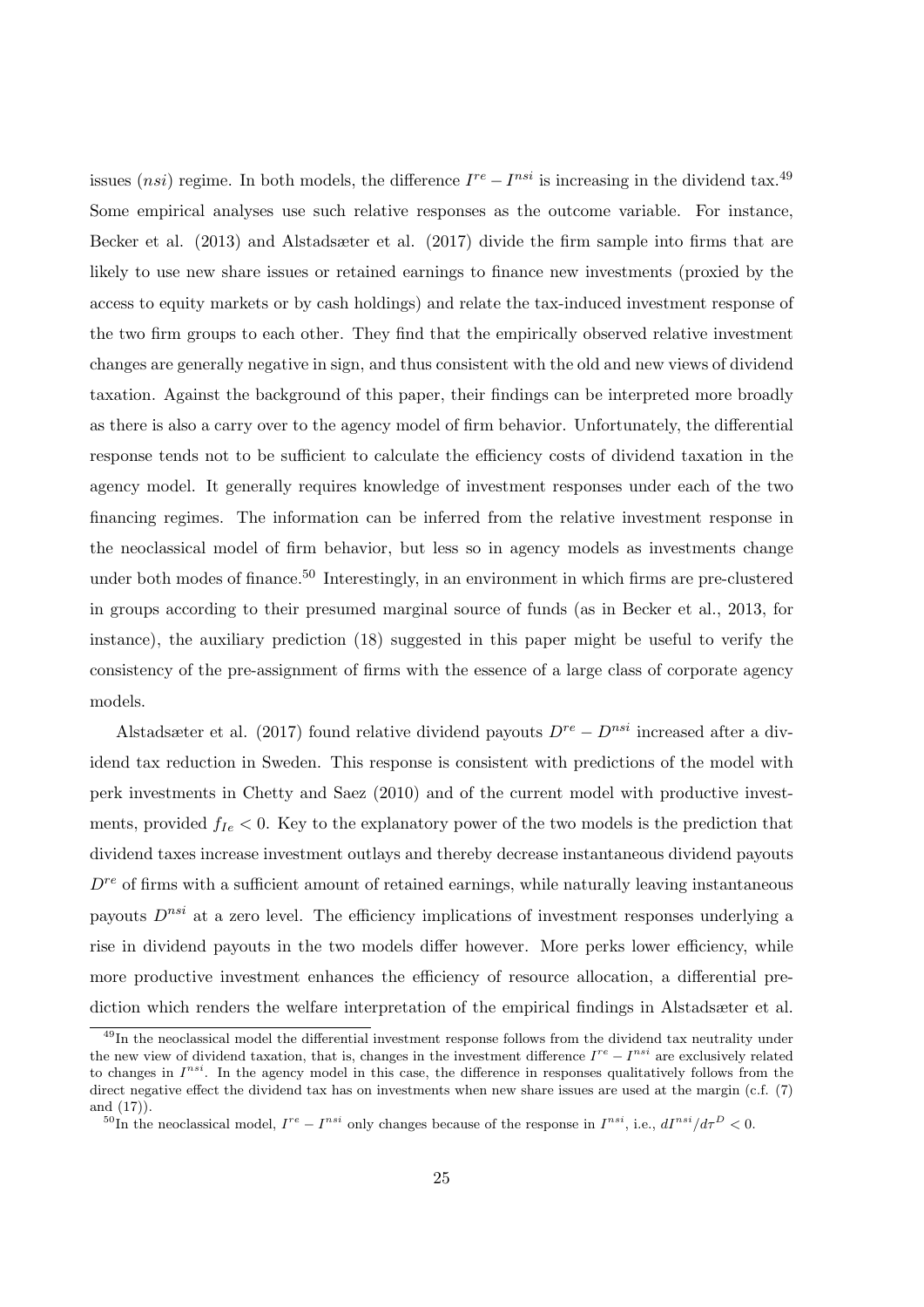$(2017)$  ambiguous.<sup>51</sup>

Using the 2003 U.S. dividend tax cut as a policy experiment, Yagan (2015) finds no significant tax effect on investment of firms that are subject to dividend taxation. As discussed in Yagan, such a finding might be related to firm-specific responses to the dividend tax cut, as analyzed in Chetty and Saez (2010). The diverging responses reflect inefficiencies due to corporate agency problems, which might offset each other in aggregate. In particular, firms might use different sources of finance, giving rise to counteracting investment responses to dividend taxes.<sup>52</sup> This model provides a different mechanism that is consistent with the empirical finding. The heterogeneity of firm responses due to heterogeneity in the sign and the magnitude of  $f_{Ie}$  might generate investment responses that might well neutralize in aggregate. Intuitively, in quiet-life models more managerial effort might reduce or increase investment depending on whether the decision at hand involves to shut down badly performing projects or to select new promising projects, for instance (Stein, 2003). This introduces a tendency towards zero investment responses to dividend taxes. Thereby, the heterogeneity in investment responses might be related not only to firms that resort to different sources of finance at the margin but also to firms that use the same source of investment finance, as in the model employed here. Interestingly, against the background of this model, dividend taxes incur efficiency costs due to adjustments in managerial effort levels even when investments do not vary with the dividend tax (due to firm-level heterogeneity in  $f_{Ie}$ , for instance). This allows for the interpretation that the US dividend tax cut might have increased efficiency although aggregate corporate investment has not changed.<sup>53</sup> Such heterogeneity in responses might also explain why e.g. Desai and Goolsbee (2004) find that the U.S. dividend tax reductions enacted in 2003 had little or no effect on investment.

### 6 Summary and Concluding Remarks

Efficiency analysis of dividend taxes in public finance is not firmly connected to corporate agency theory. This paper analyzes the efficiency costs of dividend taxation in a quiet-life corporate agency model in which non-verifiable managerial effort enhances taxable profits. The model is able to produce rapid negative investment responses to dividend taxes in an environment in

<sup>&</sup>lt;sup>51</sup>Alstadsæter et al. (2017) refer to the model in Chetty and Saez (2010) to interpret the results.

 $52$ In the free cash flow model used in Chetty and Saez (2010) investment outlays rise with dividend taxation when retained earnings are sufficient to finance investments, but might drop with new share issues.

<sup>&</sup>lt;sup>53</sup>Note, the response  $de/d\tau^D$  is independent of sign $\{f_{Ie}\}$ . It influences the welfare cost of dividend taxation (13) also when firm-level heterogeneity in sign ${f_{Ie}}$  nullifies the aggregate investment response.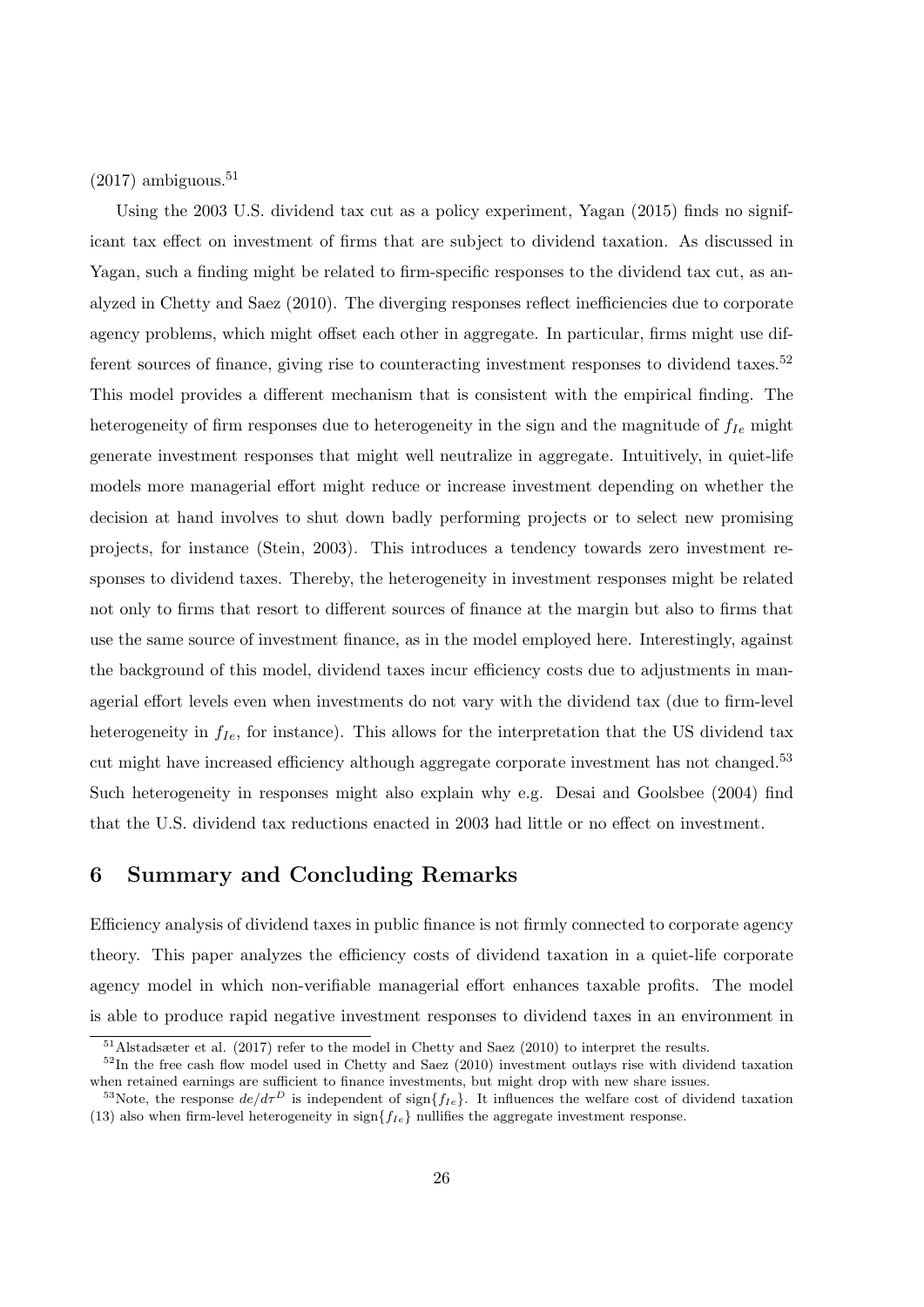which firms use retained earnings at the margin. Thereby, different to existing agency models that predict positive investment responses, the model is not limited in its capacity in accommodating empirical evidence on corporate investment responses to dividend taxes. We further show that, in contrast to traditional efficiency analysis, the source of investment finance and the sensitivity of investment to dividend taxes are not uniquely linked. Investment might be distorted downward when retained earnings or new equity issue finance investments at the margin. We provide a testable implication to infer the mode of investment finance from the investment sensitivity to dividend taxes and incentive provision. The theory-guided empirical strategy might be particularly helpful in environments in which this piece of financial information is otherwise difficult to retrieve from the data. In addition, we demonstrate that efficiency effects generally depend on tax-induced investment and effort responses. However, in the case of a tax system that offers a full deductibility of investment costs, dividend taxes do not impair efficiency due to investment changes, rendering observable investment responses uninformative for efficiency analysis. Finally, we show that imposing an income tax on managerial equity pay is equivalent to a general dividend tax. From this perspective, our paper suggests a cautious efficiency-based demand for such a type of managerial tax.

Different extensions to the analysis are conceivable. For instance, firms might be finance constrained, as frequently documented. With finance constraints, corporate investments fall short of the level that maximizes firm profits. An immediate implication is that investments are invariant to dividend taxes.<sup>54</sup> However, this does not imply that dividend taxes are welfare neutral, as in the neoclassical model of firm behavior. They continue to lower managerial effort provision and incur efficiency costs.<sup>55</sup> A further extension might address coordination problems between shareholders, which imply that not all, but only a subset of shareholders (e.g., majority shareholders) decide on the incentive contract. In such an environment, dividend taxes will exert additional efficiency costs as the coordination problem between shareholders leads to an externality that majority shareholders impose on minority shareholders. Despite

<sup>&</sup>lt;sup>54</sup>With finance constraints  $(D_1 = X - I = 0)$ , the first-order condition (7) is replaced by  $(1 - \tau) f_I + \tau \delta + 1 - \delta >$  $1 + r$ . Managerial effort choices are qualitatively unaffected by the existence of finance constraints and continue to follow from (8). Consequently, the fiscal externality of investments on the public budget becomes zero and all efficiency effects of dividend taxation are related to the negative managerial effort response  $de/d\tau^D$  (c.f. (13)).

<sup>&</sup>lt;sup>55</sup>Firms might also be heterogeneous in their exposure to finance constraints and the exposure is endogenous to the managerial effort choice (through its effect on  $f_I$ ). Firm heterogeneity might be related to different managerial costs of effort provision  $\phi(e) = \omega \tilde{\phi}(e)$ , where  $\omega$  differs across firms. In such a world, the investment response in the fiscal externality term (13) needs to be weighted by the mass of firms that are not finance constrained, thereby leaving the results qualitatively intact. A formal treatment of this extension is available upon request.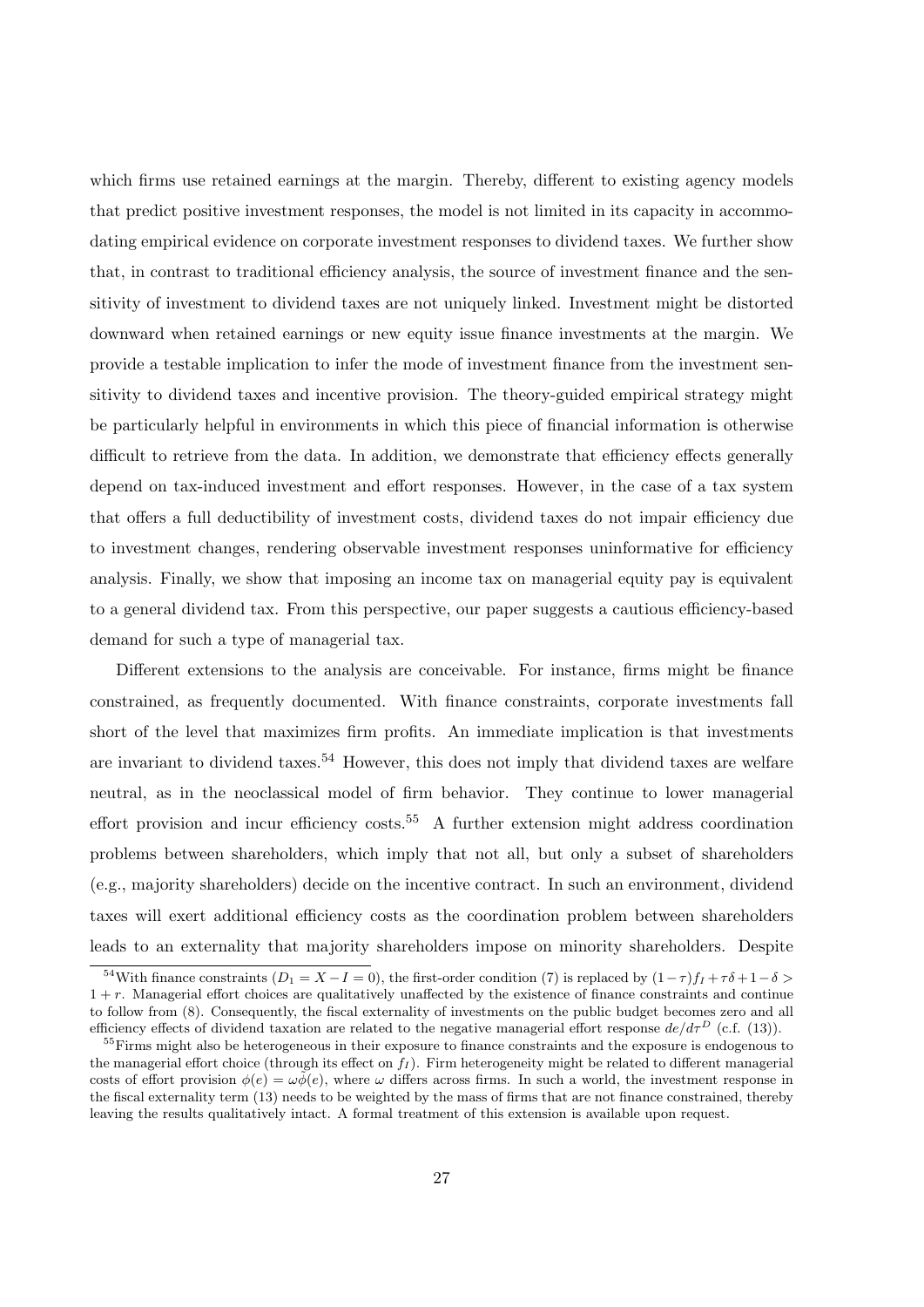being interesting, we leave a formal treatment of this and other possible extensions to future research.

# A Appendix

### A.1 Gross definition of the incentive contract

Assume that the managerial incentive contract is a tuple  $(\tilde{\alpha}, a)$  where  $\tilde{\alpha}$  is the fraction of beforetax dividend payments that accrue to the manager and  $a$  is a fixed wage payment, i.e.:

$$
w = \tilde{\alpha} \left( D_1 + \frac{D_2}{1+r} \right) + \frac{a}{1+r}.
$$
\n
$$
(22)
$$

With the gross definition of the incentive contract, manager utility is given by:

$$
E(U) = u\left(\tilde{\alpha}\left(D_1 + \frac{E(D_2)}{1+r}\right) + \frac{a}{1+r} - \rho\left(\tilde{\alpha}\frac{(1-\tau)}{1+r}\right)^2\sigma^2\right) - \frac{\phi(e)}{1+r}.\tag{23}
$$

Solving backwards, at stage 2 the manager chooses the level of investment and effort. Using (1),  $D_1 = X - I \geq 0$ , and (23), the manager's choice of investment and effort follow from:

$$
I: \quad \tilde{\alpha}\left(-1+\frac{(1-\tau)f_I+\tau\delta+1-\delta}{1+r}\right)=0\tag{24}
$$

and

$$
e: u'\left(\tilde{\alpha}\frac{(1-\tau)f_e}{1+r}\right) - \frac{\phi'(e)}{1+r} = 0.
$$
\n(25)

The first-order conditions implicitly define investment and effort as a function of  $\tilde{\alpha}$ , i.e.  $I(\tilde{\alpha})$ and  $e(\tilde{\alpha})$ , where:

$$
\frac{de}{d\tilde{\alpha}} > 0 \quad \text{and} \quad \frac{dI}{d\tilde{\alpha}} \geq 0 \quad \Leftrightarrow \quad f_{Ie} \geq 0. \tag{26}
$$

Shareholder wealth is given by:

$$
(1 - \tau^{D})(1 - \tilde{\alpha}) \left( D_{1} + \frac{E(D_{2})}{1 + r} \right) - \tau^{D} \tilde{\alpha} \left( D_{1} + \frac{E(D_{2})}{1 + r} \right) = (1 - \tilde{\alpha} - \tau^{D}) \left( D_{1} + \frac{E(D_{2})}{1 + r} \right)
$$

Using the manager's participation constraint  $E(U) = 0$  and (23), shareholder wealth becomes:

$$
(1 - \tau^D) \left( D_1 + \frac{E(D_2)}{1+r} \right) + \frac{a}{1+r} - \rho \left( \tilde{\alpha} \frac{(1-\tau)}{1+r} \right)^2 \sigma^2 - u^{-1} \left( \frac{\phi(e)}{1+r} \right). \tag{27}
$$

At stage 1, shareholders choose the incentive contract so as to maximize shareholder wealth (27), noting (1) and  $D_1 = X - I$ . Applying the envelope theorem, the associated first-order condition is as follows:

$$
(1 - \tau^D)(1 - \tilde{\alpha})\frac{(1 - \tau)f_e}{1 + r}\frac{de}{d\tilde{\alpha}} = 2\tilde{\alpha}\rho\left(\frac{1 - \tau}{1 + r}\right)^2\sigma^2.
$$
 (28)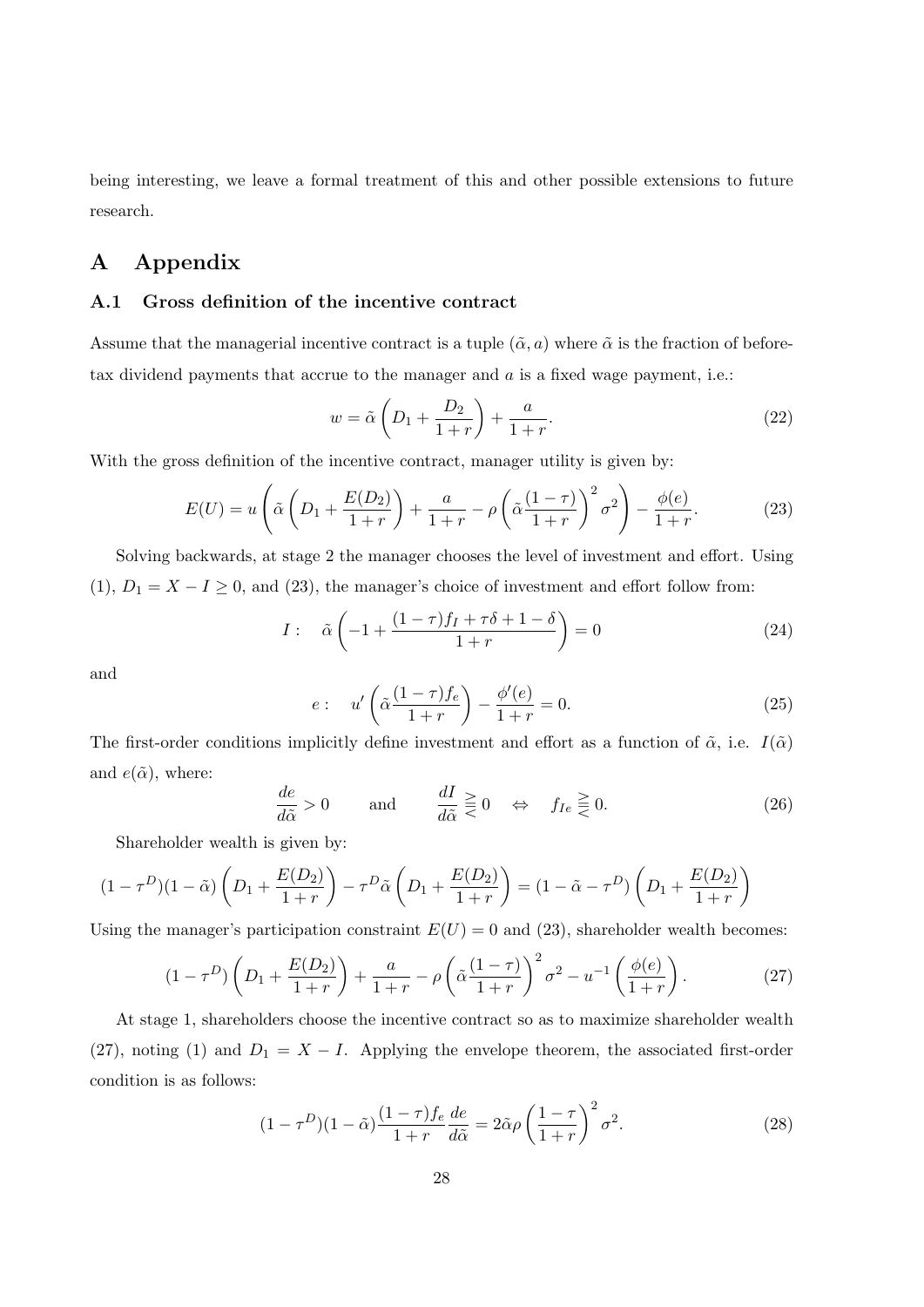Noting that investment and effort do not depend on  $\tau^D$  (c.f. (24) and (25)), differentiation of (28) with respect to  $\tilde{\alpha}$  and  $\tau^D$  yields:

$$
\frac{d\tilde{\alpha}}{d\tau^D} = \left(\frac{-(1-\tilde{\alpha})(1-\tau)}{1+r} f_e \frac{de}{d\tilde{\alpha}}\right) \Psi^{-1} < 0,\tag{29}
$$

where, due to the second-order condition for the choice of  $\tilde{\alpha}$ , we have  $\Psi > 0$ .

The equivalence between the net definition of the incentive contract, as used in the paper, and the gross definition follows from the possibility to transform the first-order conditions for investment, effort, and the sharing parameter  $((24), (25),$  and  $(28))$  into the respective firstorder condition under the net definition of the incentive contract  $((7), (8),$  and  $(10))$ . These can be transformed using the relation  $\tilde{\alpha} = (1 - \tau^D)\alpha$ , and based on this,  $d\iota/d\alpha = (1 - \tau^D)d\iota/d\tilde{\alpha}$ ,  $\iota = I, e.$ 

Hence, the responses of the behavioral margins to changes in the dividend tax must be the same under the two definitions. Differentiating investment and effort with respect to  $\tau^D$  yields:

$$
\frac{de}{d\tau^D} = \frac{de}{d\tilde{\alpha}} \frac{d\tilde{\alpha}}{d\tau^D} < 0 \qquad \text{and} \qquad \frac{dI}{d\tau^D} = \frac{dI}{d\tilde{\alpha}} \frac{d\tilde{\alpha}}{d\tau^D} \lesseqqgtr 0 \quad \Leftrightarrow \quad f_{Ie} \gtrless 0. \tag{30}
$$

The sign of the responses in (30), and thereby the sign of the responses in (11), follows from (26) and (29).

#### A.2 Nash bargaining

We slightly modify the notation by denoting  $\overline{U}^M$  and  $\overline{U}^S$  as the outside option of the manager and shareholders, respectively. With Nash bargaining, the maximand of the bargaining problem is given by:

$$
(E(U^M) - \overline{U}^M)^{\beta} (E(U^S) - \overline{U}^S)^{1-\beta}, \tag{31}
$$

where  $E(U^M)$  and  $E(U^S)$  is the expected utility of the manager and of shareholders respectively. The exponent  $\beta \in [0.1]$  represents the bargaining power of the manager (and  $1 - \beta$  is the bargaining power of shareholders). Note, for  $\beta = 0$  the specification reduces to the model analyzed in the main part of the paper. With retained earnings as the marginal source of funds, shareholder utility  $E(U^S) = (1-\alpha)E(V)$  is proportional to the 'before-dividend-tax' shareholder utility, where the proportionality factor is  $1 - \tau^D$  (c.f. (2)). Provided the shareholders' outside option entails a continuation of the firm and of the liability to dividend taxation,<sup>56</sup> the tax factor

<sup>&</sup>lt;sup>56</sup>This captures the scenario that shareholders will find a replacement for the manager when negotiations break down. The replacement runs the firm possibly at a reduced firm value due to the specificity of the manager's human capital. Alternatively, we may also assume that the manager is indispensable to the firm, i.e.,  $\overline{U}^S=0$ . In either case, the tax term  $1 - \tau^D$  factors out the difference  $E(U^S) - \overline{U}^S$ .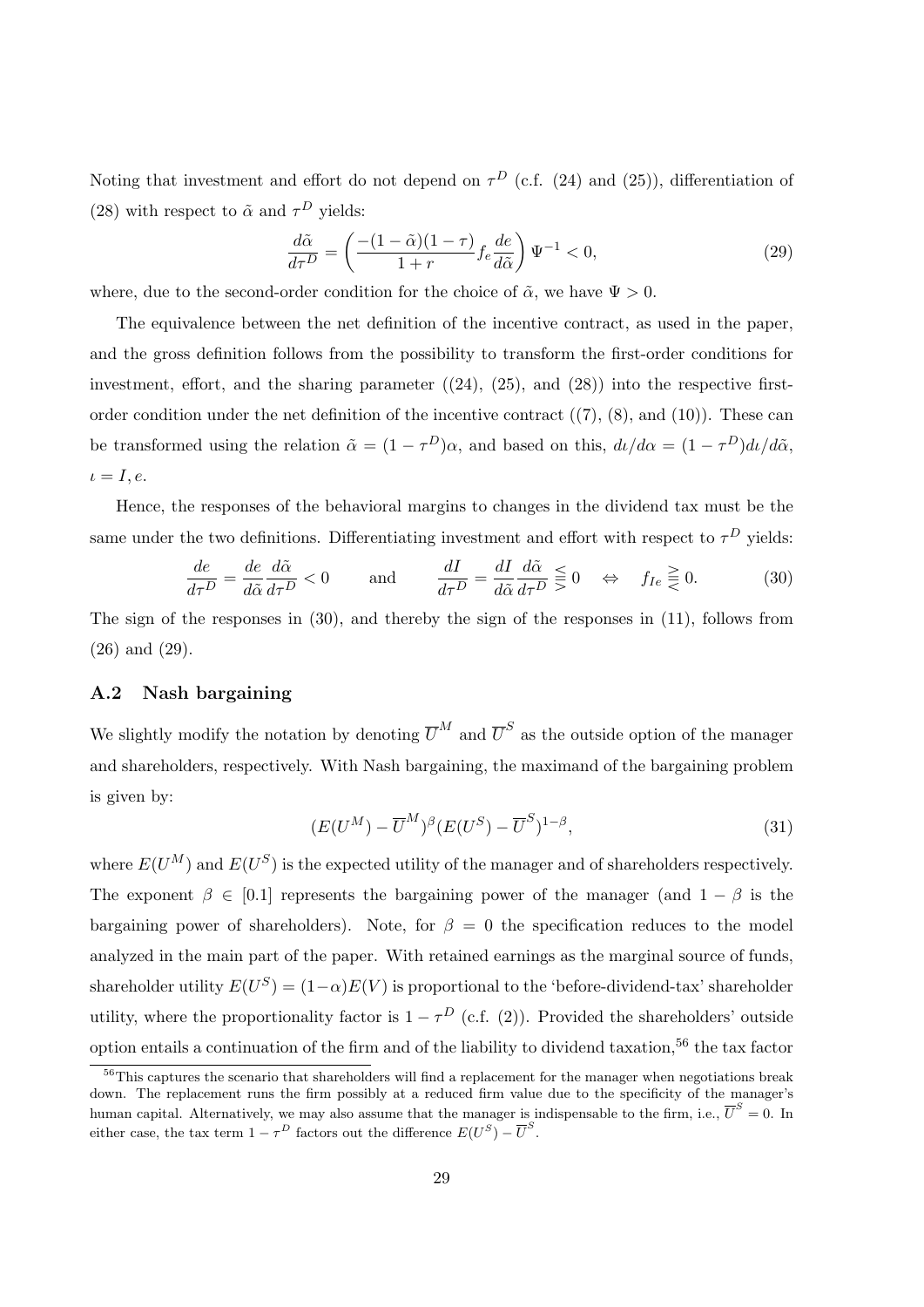$1 - \tau^D$  scales the difference  $E(U^S) - \overline{U}^S$  and thereby the maximand of the Nash bargaining problem (31). It will thereby not influence the choice of the incentive contract. Technically, the Nash bargaining solution is immune to the scaling of shareholder utility net of the outside option due to its axiomatic construction which involves invariance to equivalent utility representations (see Osborne and Rubinstein, 1990).

In contrast, manager utility depends on the tax factor  $(1 - \tau^D)(1 - \tau^E)$  and is additive in structure,  $E(U^M) = E(u(w)) - \frac{\phi(e)}{1+r}$  $\frac{\varphi(e)}{1+r}$ , where the last term is not mechanically related to  $(1-\tau^D)(1-\tau^E)$ . This implies that the tax term  $(1-\tau^D)(1-\tau^E)$  does not factor out of  $E(U^M)$ . Finally, we conjecture that the two taxes  $\tau^D$  and  $\tau^E$  influence the manager's outside option through the tax factor  $(1 - \tau^D)(1 - \tau^E)$ , if at all. For instance, this naturally happens when the outside option also entails a managerial job with equity-based remuneration or a job for which the remuneration is not subject to the two taxes (only a fixed-wage payment, for instance). In this case, the effect of the two taxes on the bargaining outcome goes through the tax term  $(1 - \tau^D)(1 - \tau^E)$ . Hence, the tax on managerial incentive pay  $\tau^E$  is equivalent to a general dividend tax  $\tau^D$ , both in terms of induced firm responses and efficiency.

### References

- [1] Aggarwal, R. and A. Samwick (2006), Empire-builders and shirkers: Investment, firm performance, and managerial incentives, Journal of Corporate Finance, 12, 489-515.
- [2] Alstadsæter, A., M. Jacob, and R. Michaely (2017), Do dividend taxes affect corporate investment?, Journal of Public Economics, 151, 74-83.
- [3] Auerbach, A.J. (1979), Wealth maximization and the cost of capital, Quarterly Journal of Economics, 93/3, 433-446.
- [4] Auerbach, A.J. (2002), Taxation and corporate financial policy, in Auerbach, A.J. and M. Feldstein (eds.), Handbook of Public Economics, Vol. 3, Amsterdam: North-Holland.
- [5] Auerbach, A.J., M. P. Devereux and H. Simpson (2010), Taxing corporate income, in: James A. Mirrlees, Stuart Adam, Timothy Besley, Richard Blundell, Steve Bond, Robert Chote, Malcolm Gammie, Paul Johnson, Gareth D. Myles, and James Poterba, eds., Dimensions of Tax Design: the Mirrlees Review, Oxford University Press, chapter 9.
- [6] Auerbach, A.J. and K.A. Hasset (2002), On the marginal source of investment funds, Journal of Public Economics, 87, 205–232.
- [7] Bartelsman, E. J. and M. Doms (2000), Understanding productivity: Lessons from longitudinal microdata, Journal of Economic Literature 38, 569–594.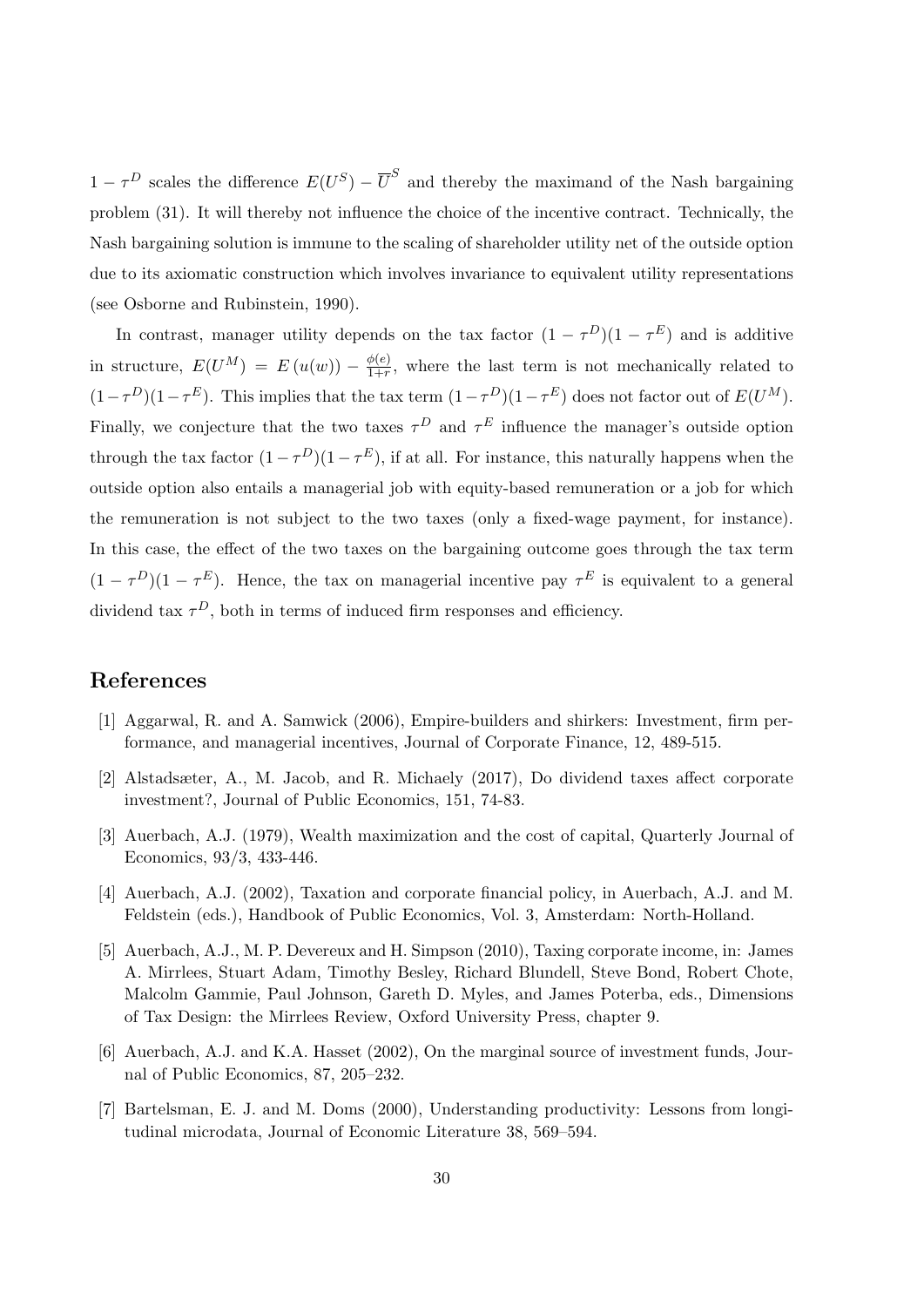- [8] Becker, B., M. Jacob and M Jacob (2013), Payout taxes and the allocation of investment, Journal of Financial Economics, 107, 1-24.
- [9] Benabou, R. and J. Tirole (2016), Bonus culture: Competitive pay, screening, and multitasking, Journal of Political Economy, 124, 305-370.
- [10] Bennedsen, M., F. Pérez-González and M. Wolfenzon (2010), Do CEOs matter?, working paper, Stanford University.
- [11] Bertrand, M. and S. Mullainathan (2003), Enjoying the quiet life? Corporate governance and managerial preferences, Journal of Political Economy, 111, 1043-1075.
- [12] Bertrand, M. and A. Schoar (2003), Managing with style: The effect of managers on firm policies, Quarterly Journal of Economics, 118, 1169-1208.
- [13] Berzins, J., Ø. Bøhren and B. Stacescu (2014), Dividend, taxes, and agency costs, CCGR Working Paper 2/13.
- [14] Besley, T. and Ghatak (2013), Bailouts and the optimal taxation of bonus pay, American Economic Review: Papers & Proceedings, 103, 163–167.
- [15] Bloom, N. and J. Van Reenen (2010), Human resource management and productivity. In: Ashenfelter, O. and D. Card (eds.), Handbook of Labor Economics. Handbooks in Economics, 4B.
- [16] Boadway, R. and N. Bruce (1984), A general proposition on the design of a neutral business tax, Journal of Public Economics, 24, 231-239.
- [17] Blouin, J., Raedy, J.S. and D.A. Shackelford (2011), Dividends, share repurchases and tax clienteles: Evidence from the 2003 reductions in shareholder taxes, Accounting Review, 86, 887-914.
- [18] Bradford, D. F. (1981), The incidence and allocation effects of a tax on corporate distributions, Journal of Public Economics, 15, 1-22.
- [19] Brown, J., N. Liang and S. Weisbenner (2007), Executive financial incentives and payout policy: Firm responses to the 2003 dividend tax cut, Journal of Finance, 62, 1935-1965.
- [20] Campbell, J.L., J. Chyz, D.S. Dhaliwal, and W.C. Schwartz (2013), Did the 2003 tax act increase capital investments by corporations? Journal of the American Tax Association, 35, 33-63.
- [21] Chetty, R. and E. Saez (2005), Dividend taxes and corporate behavior: Evidence from the 2003 dividend tax cut, Quarterly Journal of Economics, 120, 791-833.
- [22] Chetty, R. and E. Saez (2010), Dividend and corporate taxation in an agency model of the firm, American Economic Journal: Economic Policy, 2, 1-31.
- [23] Crocker, K.J. and J. Slemrod (2005), Corporate tax evasion with agency costs, Journal of Public Economics, 89, 1593-1610.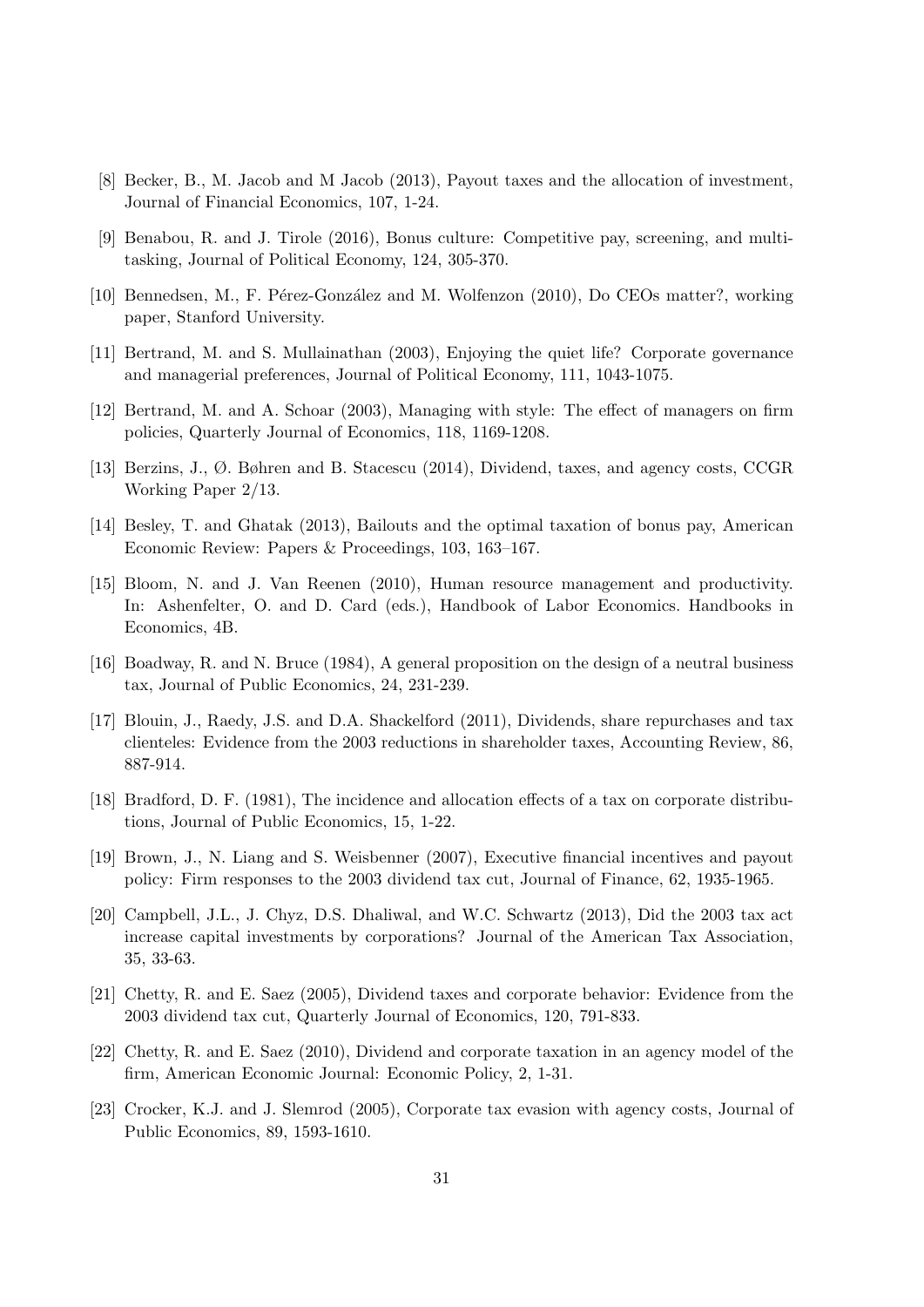- [24] Desai, M., A. Dyck, and L. Zingales (2007), Theft and taxes, Journal of Financial Economics, 84, 591–623.
- [25] Desai, M. and D. Dharmapala (2006), Corporate tax avoidance and high-powered incentives, Journal of Financial Economics, 79, 145-179.
- [26] Desai, M. and A.D. Goolsbee (2004) Investment, overhang and tax policy, Brookings Papers on Economic Activity, 2, 285-355.
- [27] Devereux, M.P. and H. Freeman (1991), A general neutral profits tax, Fiscal Studies, 12, 1–15.
- [28] Egger, P., K. Erhardt, and C. Keuschnigg (2014), Heterogeneous tax sensitivity of firm-level investments, Discussion Paper no. 2014-26, University of St. Gallen.
- [29] Feldstein, M.S. (1970), Corporate taxation and dividend behaviour, Review of Economic Studies, 37, 57-72.
- [30] Gordon, R. and M. Dietz (2009), Dividends and taxes, in: Auerbach, A. and D. Shaviro (Eds.), Institutional Foundations of Public Finance: Economic and Legal Perspectives, Harvard University Press, Cambrdige, MA.
- [31] Gordon, R. and J. Slemrod (2000): Are "real" responses to taxes simply income shifting between corporate and personal tax base? In: J. Slemrod (Ed.), Does Atlas shrug? The economic consequences of taxing the rich, Cambridge: Harvard University Press. Russell Sage Foundation, 240–288.
- [32] Guner, N., A. Parkhomenko and G. Ventura (2015), Managers and productivity differences, mimeo.
- [33] Hall, B.J. and J.B. Liebman (2000), The taxation of executive compensation, in: Poterba, J. (ed.), Tax Policy and the Economy, 14, 1-44.
- [34] Harberger, A. (1962), The incidence of the corporation income tax, Journal of Political Economy, 70, 215-240.
- [35] Holmstrom, B. (1979), Observability and moral hazard, Bell Journal of Economics, 10, 74-91.
- [36] Institute for Fiscal Studies (1991), Equity for Companies: A Corporation Tax for the 1990s, London.
- [37] Jacob, M., R. Michaely and A. Alstadsæter (2015), Taxation and dividend policy: The muting effect of diverse ownership structure, Working Paper, WHU.
- [38] Jensen, M.C. (1986), Agency costs of free cash flow, corporate finance, and takeovers, American Economic Review, 76, 323–329.
- [39] Kanniainen, V. (1999), Failures in corporate governance: Can the corporation tax improve efficiency?, Finanzarchiv, 56, 310-334.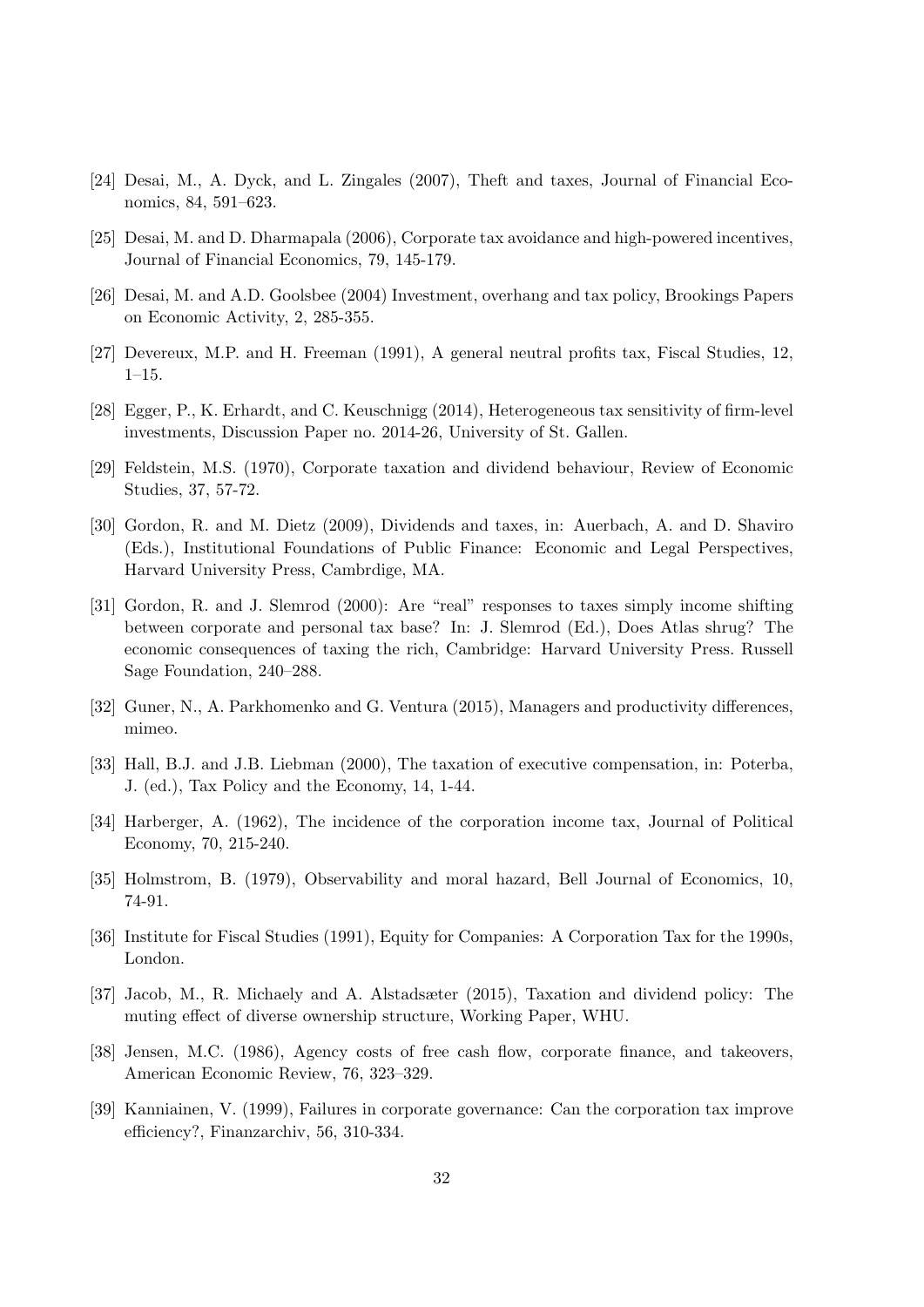- [40] Kanniainen, V. and J. Södersten (1994), Costs of monitoring and corporate taxation, Journal of Public Economics, 55, 307-321.
- [41] Kaplan, S. N. and J. Rauh (2013), It's the market: The broad-based rise in the return to top talent, Journal of Economic Perspectives, 27, 35–56.
- [42] King, M. (1974), Dividend behaviour and the theory of the firm, Economica, 41, 25-34.
- [43] Kleven, H., C. Landais, E. Saez and E. Schultz (2014), Migration and Wage Effects of Taxing Top Earners: Evidence from the Foreigners' Tax Scheme in Denmark, Quarterly Journal of Economics, 129, 333-378.
- [44] Koethenbuerger, M. and M. Stimmelmayr (2014), Managerial incentives and corporate deductibility provisions, Journal of Public Economics, 111, 120-130.
- [45] Korinek, A. and J. E. Stiglitz (2009), Dividend taxation and intertemporal tax arbitrage, Journal of Public Economics, 93, 142-159.
- [46] Lindhe, T. and J. Södersten (2014), Dividend taxation and the cost of new share issues, CESifo Working Paper 5001, Munich.
- [47] Lucas, Jr. R. (1978), On the size distribution of business firms, Bell Journal of Economics, 9, 508-523.
- [48] Malmendier, U. and G. Tate (2005), CEO overconfidence and corporate investment, Journal of Finance, 60, 2661-2700.
- [49] Murphy, K. (1999), Executive compensation, in Ashenfelter, O. and D. Card (eds.), Handbook of Labor Economics, Vol. 3, North-Holland, Amsterdam.
- [50] Osborne, M. and A. Rubinstein (1990), Bargaining and Markets, Academic Press, London.
- [51] Piketty, T., E. Saez and S. Stantcheva (2014), Optimal taxation of top labor incomes: a tale of three elasticities, American Economic Journal: Economic Policy, 6, 230-271.
- [52] Poterba, J. (2004), Corporate payout policy, American Economic Review, 94, 171-175.
- [53] Poterba, J. and L. Summers (1985), The economic effects of dividend taxation, in: E. Altman and M. Subrahmanyam (eds.), Recent Advances in Corporation Finance, Dow Jones-Irwin, Homewood, IL, 227-284.
- [54] Saez E., J. Slemrod, and S. Giertz (2012), The elasticity of taxable income with respect to marginal tax rates: A critical review, Journal of Economic Literature, 50, 3-50.
- [55] Rosen, S. (1982), Authority, control, and the distribution of earnings, The Bell Journal of Economics, 13, 311–323.
- [56] Stein, J.C. (2003), Agency, information and corporate investment, in Constantinides, G.M., Harris, M. and R. Stulz (eds.), Handbook of the Economics of Finance, Amsterdam: North-Holland.